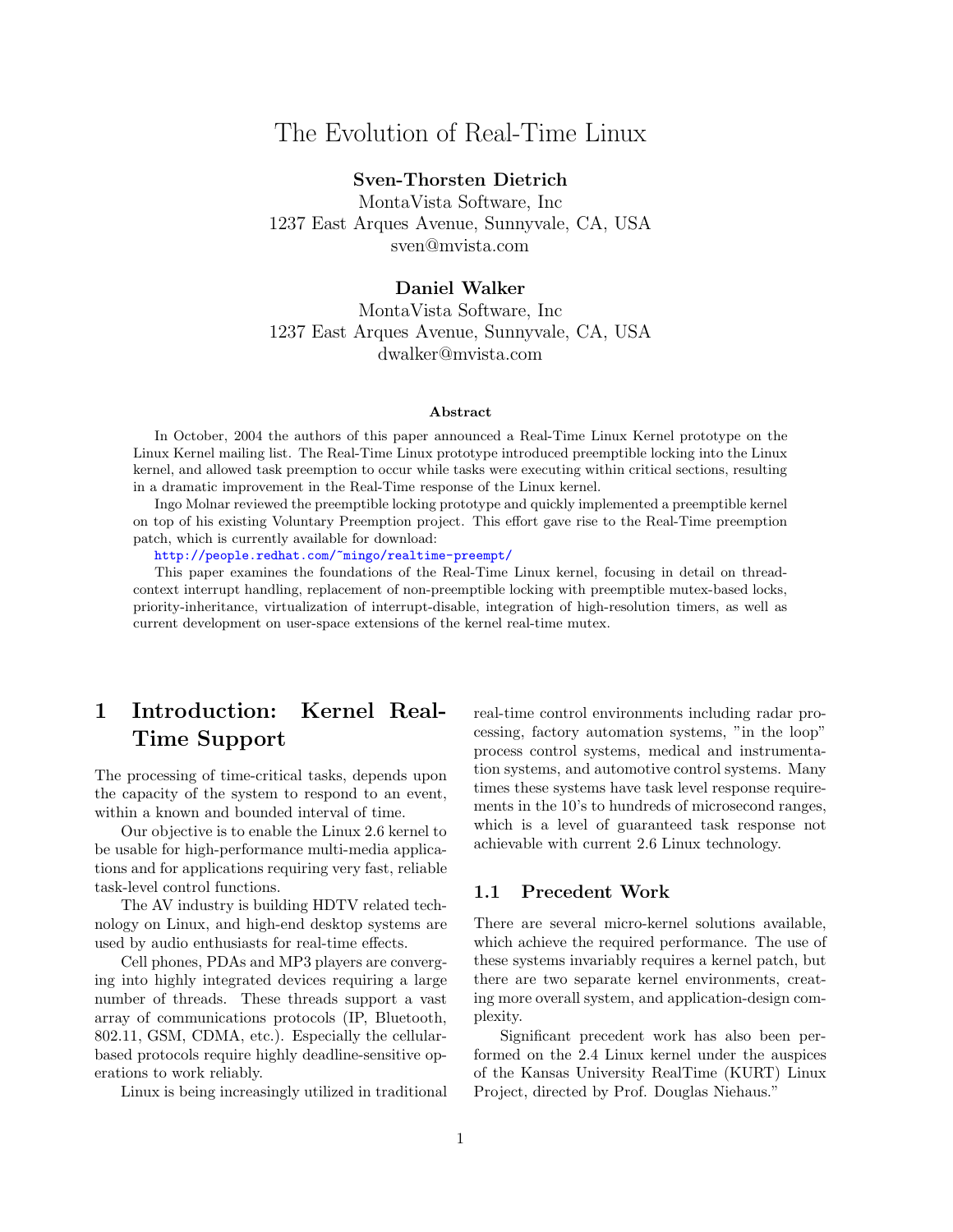#### <http://www.cs.wustl.edu/~niehaus/kurt.html>

This project has recently been renamed KUSP (Kansas University System Programming), and is currently focusing on research pertaining to:

- modular hierarchical scheduling
- high accurate time synchronization for distributed systems
- modular and configurable instrumentation

<http://kusp.ittc.ku.edu>

# 2 Kernel Preemption Background

Task preemption has been available in all versions of Linux. Linux kernels have continuously become more sophisticated in their flexibility to preempt tasks executing within the kernel.

The response time of the Linux kernel has generally improved over time, while continuously becoming more versatile, and finding a very broad range of application hosts.

With the 2.4 Kernel Series, Linux became fully capable of meeting high-performance, multi-media streaming requirements at both the UI level, as well as on the infrastructure, or network carrier level.

See Table [1](#page-2-0) for a summary of the general preemption capabilities of the Linux Kernel over time.

# 2.1 Early Linux Kernels (Linux 1.x and Linux  $2.0 \text{x} / 2.2 \text{x}$

In early kernels, tasks could not be preempted once they started executing code in the kernel or in a driver. Scheduling could take place after the task voluntarily suspended itself in the kernel, or preemption could occur when the task exited the Kernel.

# 2.2 SMP Kernels (Linux 2.x)

The Linux 2.x kernel series introduced SMP support.

The earliest SMP Linux design was problematic, because CPUs could sit idle for long periods of time, while task on another CPU executed in the kernel.

Gradual improvements in locking technology, and especially decoupling of locks led towards continuous improvement, moving away from a single locking bottleneck (the Big-Kernel-Lock), towards dataspecific, distributed locking of distinct critical sections.

Multiple threads could execute in the kernel as long as they did not attempt to access the same shared data at the same time. If multiple tasks contended for the same critical section, the task arriving later would have to wait.

The final SMP design in Late 2.4 Kernels used decoupled critical sections throughout the kernel, and dramatically improved the throughput of SMP systems.

The global Big-Kernel lock, still remained as a non-preemptible monolith, and continues to be associated with significant sources of preemption latency.

# 2.3 Preemptible Kernel: (Linux 2.4 + Preemption Patch)

In 2001, MontaVista began to enhance the evolving SMP locking paradigm to allow in-Kernelpreemption on uniprocessor systems.

The innovated preemption concept recognized that tasks could be preempted anywhere in the Kernel, as long as they were not executing in a critical section bounded by SMP locking.

The conceptual logic assumes, that multiple concurrent tasks could already execute in the kernel on SMP systems, and therefore, multiple tasks could also execute in the Kernel at the same time, on a uniprocessor system.

The preemption enhancements significantly increased the preemptible code surface within the Kernel, and improved the response time dramatically.

Massive worst case latency scenarios had been eliminated.

During its prime, the late Linux 2.4 Kernel outperformed any other major general purpose operating system in multimedia application reliability.

### 2.4 Preemptible Linux 2.6 Kernel

The advent of the 2.6 kernel series brought to mainstream many improvements and features that evolved from the requirements of embedded systems, including a new scheduler and in-kernel preemption.

Expectations on the real-time performance of the Linux 2.6 kernel were running high, based on the advancements in scheduler technology, as well as preemption enhancements.

The new scheduler performed nicely, but response time in the early 2.6 kernel continued to be impacted by preemption delays encountered when running tasks accessed shared system data inside a critical section.

Efforts have been underway for years, to reduce the number and duration of critical sections in the Linux kernel, as well as to reduce the nesting and locking durations of individual critical sections.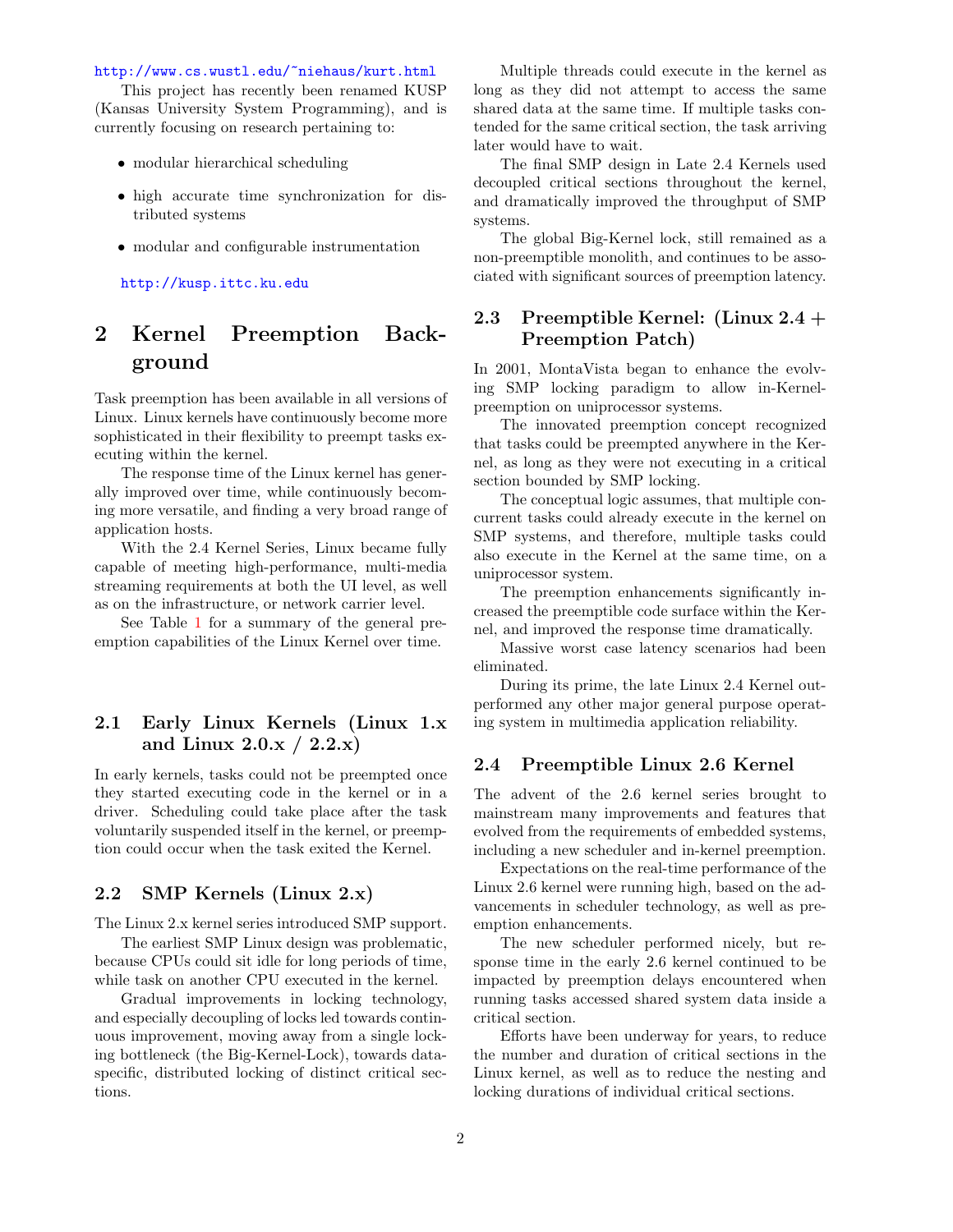| <b>Kernel Version</b>         | <b>Preemption Capability</b>          |
|-------------------------------|---------------------------------------|
| Early Linux Kernel 1.x        | No In-Kernel preemption               |
| SMP Linux Kernel 2.x          | No In-Kernel preemption               |
|                               | <b>BKL SMP Lock</b>                   |
| SMP Linux Kernel 2.2 2.4      | No In-Kernel preemption               |
|                               | Spin-locked Critical Sections         |
| Preemptible Linux Kernel 2.4  | Preemptible                           |
|                               | Non-Preemptible Spinlock Sections     |
| Current Linux Kernel 2.6.x    | Preemptible                           |
|                               | Non-Preemptible Spin-lock Sections    |
|                               | Preemptible BKL (since 2.6.11)        |
| RT-Preempt Linux Kernel 2.6.x | Preemptible Kernel Critical Sections  |
|                               | Preemptible IRQ Subsystem             |
|                               | Mutex Locks with Priority Inheritance |

<span id="page-2-0"></span>Table 1: Preemption Capabilities by Kernel Version

Various forms of Instrumentation have been developed to identify the longest critical sections. That instrumentation generally applied to the Linux 2.6 kernel, and recent additional work was performed by Ingo Molnar, to develop more sophisticated latencyanalysis instrumentation (also known as Latency tracing).

Initial measurements indicated that the preemption performance of the 2.6 kernel lagged the performance of the 2.4 kernel.

For audio processing, the 2.4 kernel series also outperformed some revisions of the early 2.6 Linux kernel series.

# 2.5 The Audio Community and Preemption Requirements

The Linux Audio community has always had stringent requirements for Linux task response time, due to the ever-advancing performance of audio applications, which are operating on streaming digital data, in real-time.

One of the most significant efforts by the audio community, to communicate the shortcomings of the Linux kernel to Linus, and the kernel developer community, was authored by Paul Barton-Davis and Benno Senoner.

This communication was titled "a joint letter on low latency and Linux" [\[2\]](#page-17-0)

The document was signed by a large number of audio users and developers, who were attempting to raised the issue of Linux Kernel preemption latency to a new level.

"Their request was based on their desire to have Linux function well with audio, music and MIDI. Senoner produced some benchmarking software that demonstrated that the 2.2 kernel (and later the 2.4 kernel) had worst-case preemption latencies on the order of 100ms ( <http://www.gardena.net/benno/linux/audio/>). Latencies of this magnitude are unacceptable for audio applications. Conventional wisdom seems to say that latencies on the order of no more than a few milliseconds are required." [\[3\]](#page-17-1)

"Two efforts emerged that produced patched kernels that provided quite reasonable preemption latencies. Ingo Molnar (of Red Hat) and Andrew Morton (then of The University of Wollongong) both produced patch sets that provided preemption within particularly long sections in the kernel. You can find Ingo Molnar's patches at <http://people.redhat.com/mingo/lowlatency-patches/> , and you can find Andrew Morton's work at <http://www.zipworld.com.au/~akpm/linux/schedlat.html>"  $\left|3\right|$ 

The audio community continues to be active in its interactions with the Kernel developer community, and has been instrumental in supporting the Real-Time preemption technology discussed in this paper.

The following section examines the Kernel constructs contributing to preemption latency, in order to establish a foundation for discussion of the Real-Time preemption enhancements.

# 3 Concurrency in the Uniprocessor Kernel

This section examines critical section management and task preemption control in the Linux 2.6 kernel.

# 3.1 Critical Sections

During the Kernel's operation, shared Kernel data objects, as well as buses and other hardware reg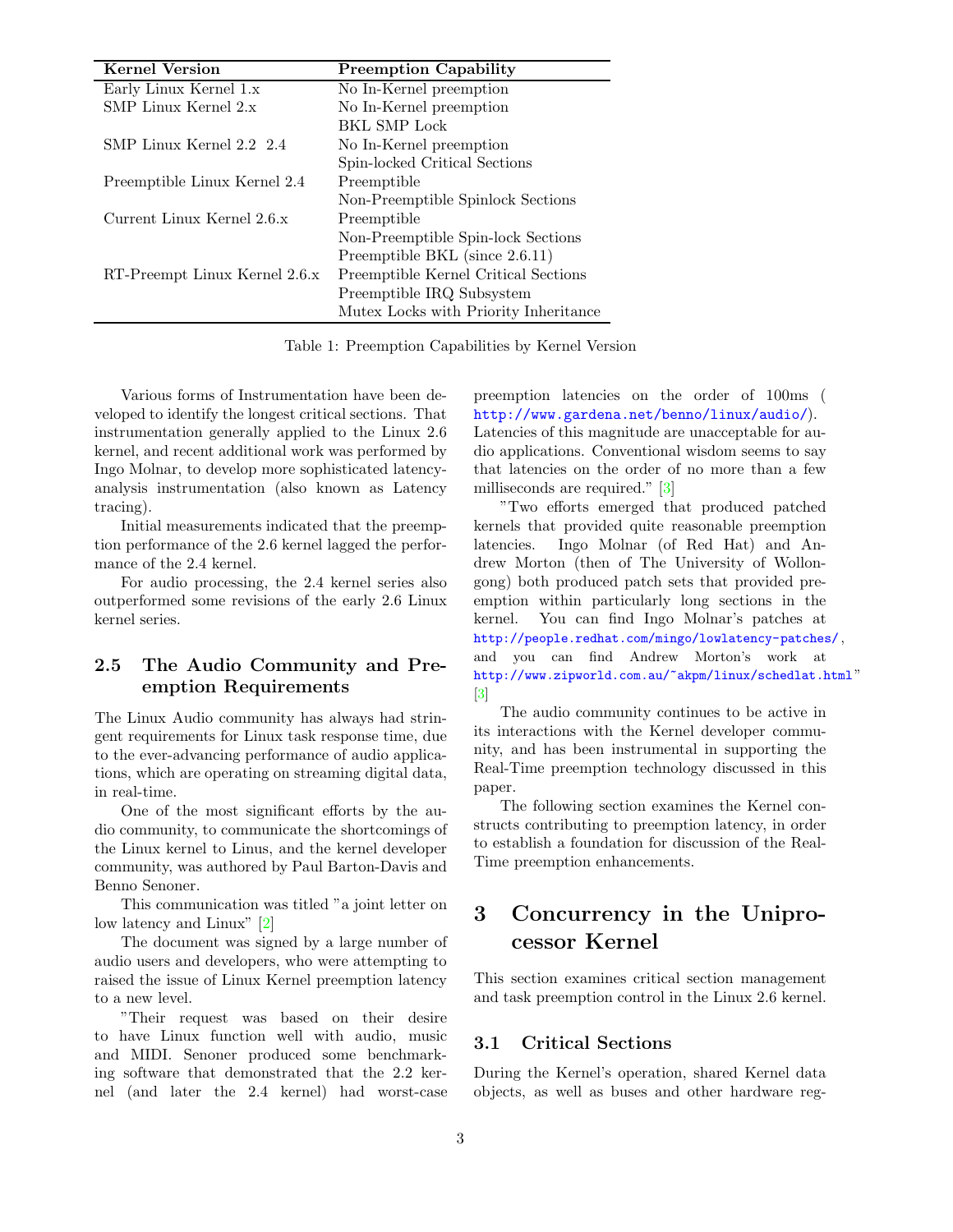isters, are subject to concurrent read-modify-write access by multiple threads and interrupt handlers.

Shared data that is operated upon by multiple independent tasks, must be protected from context switches such that read-modify-update operations are not overlapped

In order to guarantee data integrity, transactionalized accesses are imposed on all code operating on Kernel data objects, by means of critical sections.

A critical section estabishes a section of protected code, wherein only one task is allowed to operate.

Any process executing within the boundaries of a critical section, must exit the critical section before another process is allowed to enter.

The critical sections boundaries serialize concurrent accesses to shared objects and therefore, guarantee that shared data and hardware register operations remain in a stable state at all times.

There are two basic classes of critical sections in the kernel:

- 1. Critical Sections protecting threads from concurrent access by other threads
- 2. Critical Sections protecting threads from concurrent access by interrupts

# 3.2 Critical Section Management

Critical section management in a Linux uniprocessor environment is the most basic and serves as the entry point into the discussion. In the UP environment, only a single thread of execution exists on the CPU. The running (current) thread executes until it relinquises the CPU voluntarily, or is interrupted by a processor exception, such as an interrupt.

## 3.3 Protection from other Threads

The simplest form of critical section available in the Linux kernel is known as a preemption-disabled section of code. Concurrency protection from other threads (but not interrupts) is achieved by suppressing task switches while a thread is executing inside a critical section. Task switches are suppressed by the preempt disable function. This Kernel designfeature guarantees, that a thread can transition the critical section before another thread is allowed to execute. The requirements of the critical section are fulfilled, since entry into a simple critical section using the preempt disable() primitive, establishes a non-preemptible thread execution state.

```
#define preempt_disable() \
do { \
        inc\_preempt\_count(); \
```
# barrier();  $\setminus$

} while (0)

Each Linux task has a preemption counter, preempt count, in its task control structure. The preempt disable() function increments the threads preempt count variable. The preempt count variable is allocated on a per-thread basis in the asm-  $\langle \text{arch}\rangle/\text{thread}$  info.h header file, but the value of preempt count exerts a global effect upon the system:

If preempt count is non-zero, task switches are prohibited on the CPU. preempt enable() decrements the preempt count variable, via the preempt\_enable\_no\_resched() call.

```
#define preempt_enable() \
do { \
        preempt_enable_no_resched(); \
        preempt_check_resched(); \
```

```
} while (0)
```
Preemption may only tke place only if preempt count is equal to zero.

### 3.3.1 Nesting of Critical Sections

It is possible for critical sections to be nested inside the kernel. In this case, each successive critical section entered by the executing thread, is associated with another call to preempt disable(). The preempt count variable tracks the nesting of critical sections, and must be decremented by a call to preempt enable(), when a critical section is unlocked. Only after the last critical section has been unlocked, does the value of preempt count reach 0, indicating that the task may be preempted. In order to achieve proper accounting of critical section nesting, each call to preempt enable(), must thus be balanced by a subsequent call to preempt disable().

# 3.4 Protection from Interrupt Handlers

Critical sections demarcated by preempt disable() and preempt enable() pairs run with interrupts enabled. If an interrupt occurs while a thread is executing in a critical section, exception processing proceeds immediately, and the thread of execution is always returned to the running thread. The current threads preempt count is sampled upon return from the exception, and that state determines, whether the return from exception passes through the scheduler, or continues with the interrupted thread. The code for handling interrupts while preemption is disabled, is typically found in assembly code in the interrupt dispatch routines located in the architecturespecific entry.S file.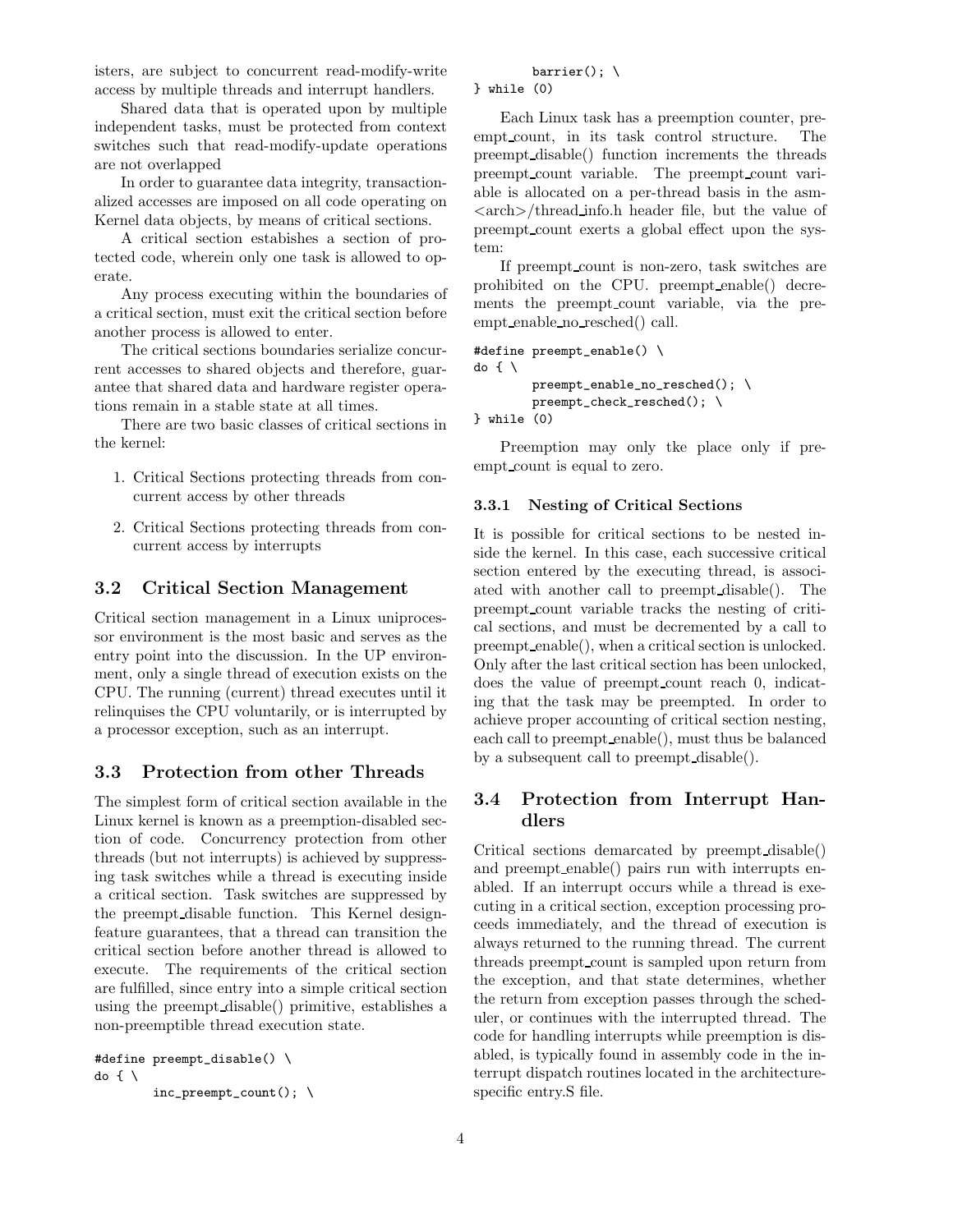If a data object is shared with an interrupt handler, it thus does not suffice to disable preemption, because the processors hardware exception mechanism does not understand the meaning of the thread's preempt count variable.

Concurrency protection for data shared with interrupt handlers, is managed by disabling interrupts using the Kernels local irq disable() function.

Before a thread accesses data shared with an interrupt handler, interrupts are disabled, and they are not re-enabled until the data update has been completed. The interrupt-disable protects data from concurrent access by the interrupt handler, after the executing thread has entered the critical section.

# 3.5 Protection from Threads and Interrupt Handlers

If the shared data object is accessed by multiple threads as well as interrupt handler $(s)$ , it is necessary to disable preemption, as well as interrupts, to satisfy the protection requirements of the data object within the Kernel.

### 3.6 Critical Section Independence

The preempt-disable and interrupt-disable mechanisms are sufficient for basic critical section management in a UP environment, where only a single, active thread of execution exists.

It is important to observe, that the uniprocessor Linux kernel, manages critical sections, by categorically disabling task switches throughout the system.

When a task locks a critical section, preemption is disabled, and no other task can run. Preventing other tasks from running also prevents other tasks from accessing critical sections.

When a locked critical section is unlocked, the thread previously executing in the critical section may be preempted, if its preempt count is equal to 0.

The Linux Kernel is designed around the assumption that the scheduler will not be called to reschedule a thread, while the threads preempt count is non-zero.

Consequently, all suspended (preempted) threads must have a preempt count of 0 stored. The per-thread allocation of the preempt count variable, is therefore not necessary on the uniprocessor.

The per-thread preempt count exists to provide a consistent implementation environment between uniprocessor and SMP systems.

# 4 Concurrency in the SMP Kernel

Concurrency management in the SMP Linux Kernel is significantly more complex, than in the uniprocessor Kernel.

# 4.1 Critical Sections

In an SMP environment, is not sufficient to disable preemption and interrupts, to protect data shared between CPUs.

Two, or more independent tasks, executing on different CPUs, could enter the same critical section at the same time, having no knowledge, whether preemption and interrupts are disabled on another CPU.

To protect shared data in the Kernel from concurrent access by multiple CPUs, it is therefore necessary, to physically allocate shared locks that control access to critical sections.

## 4.2 Critical Section Management

In the SMP Kernel, the data structures which protect access to critical sections from concurrent tasks on multiple CPUs, are known as spinlocks.

Unique spinlocks are allocated in memory, and identify discrete critical sections associated with specific shared data.

The SMP spinlock architecture decouples locking for independent data. Independent data objects can be locked independently, and allow multiple threads to execute in multiple critical sections of the kernel at the same time.

### 4.2.1 Uniprocressor Spin Lock Definition

The code between SMP and UP Kernels is common, and for this reason, the spinlock operations are found throughout the Kernel.

When CONFIG SMP is not defined at build time, the implementation uses the uniprocessor definition of spinlocks

#### typedef struct { } spinlock\_t;

The uniprocessor implementation of spinlock does not allocate any physical memory.

A side-effect of this optimization is, that the identity of the locked critical section is sacrificed by the same UP optimization. The UP- optimized spinlock implementation does not provide any means to identify, whether a given critical section is locked or unlocked, without examining the running task's program counter, or compiling in additional information via the DEBUG SPINLOCK config option.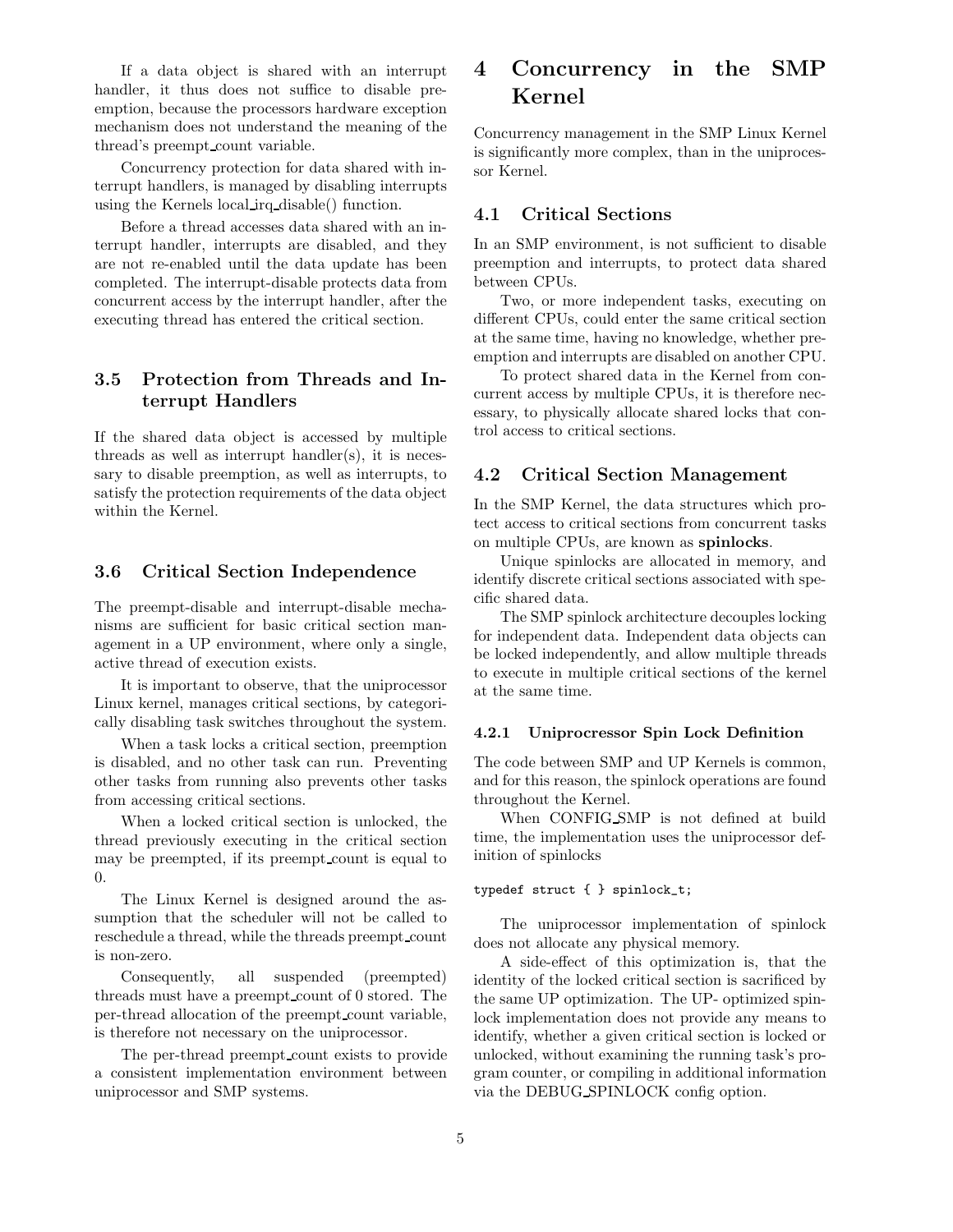#### 4.2.2 SMP Spin Lock Definition

Critical sections in the SMP Kernel are demarcated by physical spinlocks:

```
typedef struct {
        volatile unsigned int lock;
} spinlock_t;
```
### 4.3 Spin Lock Operation

When a task acquires a spinlock:

- preemption is disabled
- the acquiring task is allowed into the critical section
- No task switches can occur on the processor, until a spin unlock operation takes place
- Interrupts may be disabled, if a function from spin lock irq family has been called

A spinlock is acquired at the beginning of a critical section, via the spin lock operation.

```
#define spin_lock(lock) _spin_lock(lock)
```

```
#define _spin_lock(lock) \
d \circ f \setminuspreempt_disable(); \
     _raw_spin_lock(lock); \
} while(0)
```

```
# define _raw_spin_lock(lock)
     __raw_spin_lock(&(lock)->raw_lock)
```
Rescheduling can take place at the end of a critical section, when the spinlock is unlocked by the preempt enable() operation, which as called as part of the spin unlock operation:

```
#define spin_unlock(lock) _spin_unlock(lock)
```

```
#define _spin_unlock(lock) \
do f \setminus_raw_spin_unlock(lock); \
     preempt_enable(); \
} while (0)
```

```
#define _raw_spin_unlock(lock)
     __raw_spin_unlock(&(lock)->raw_lock)
```
The raw spin lock and raw spin unlock functions establish the abstraction layer accommodating the necessary, architecture-specific, physical instruction implementation.

In addition, the raw spin lock implementation is also different for SMP and UP configurations on each architecture.

#### 4.3.1 Uniprocressor Spin Lock Operation

On uniprocessor systems, the implementation of raw spin lock and raw spin unlock, are defined as a no-op:

```
#define __raw_spin_lock(lock) \
                do { (void)(lock); } while(0)
#define __raw_spin_unlock(lock) \
                do { (void)(lock); } while(0)
```
In the uniprocessor kernel spinlocks thus degenerate to simple preempt disable / preempt enable operations.

The preempt count variable is essential to correctly track the preemption state across nested critical sections in a UP system.

#### 4.3.2 SMP Spin Lock Operation

The locking operation is significantly more complex on SMP, since the lock must be physically manipulated in a specific memory transaction required to obtain the lock.

The lock operation is typically performed by special processor instructions, known as test-and-set, or compare-and-exchange operations. The special atomic instructions guarantee completion of a memory operation in a single update cycle, such that no hardware-level races can ensue.

The architecture-specific implementation of the atomic raw spin lock operation, guarantees that no other CPU can modify the same memory at the same time and obtain the same result.

Shown is the i386 implementation of the raw operations:

```
static inline void
     __raw_spin_lock(raw_spinlock_t *lock)
{
     __asm__ __volatile__(
             __raw_spin_lock_string
             :"=m" (lock->slock) : : "memory");
}
#define __raw_spin_lock_string \
```

```
"\n1:\t" \
"lock ; decb %0\n\t" \
"jns 3f\ln" \setminus"2:\t" \
"rep;nop\n\t" \
"cmpb $0,%0\n\t" \
"jle 2b\n\t" \
"jmp 1b\ln" \ \n"3:\n\t"
```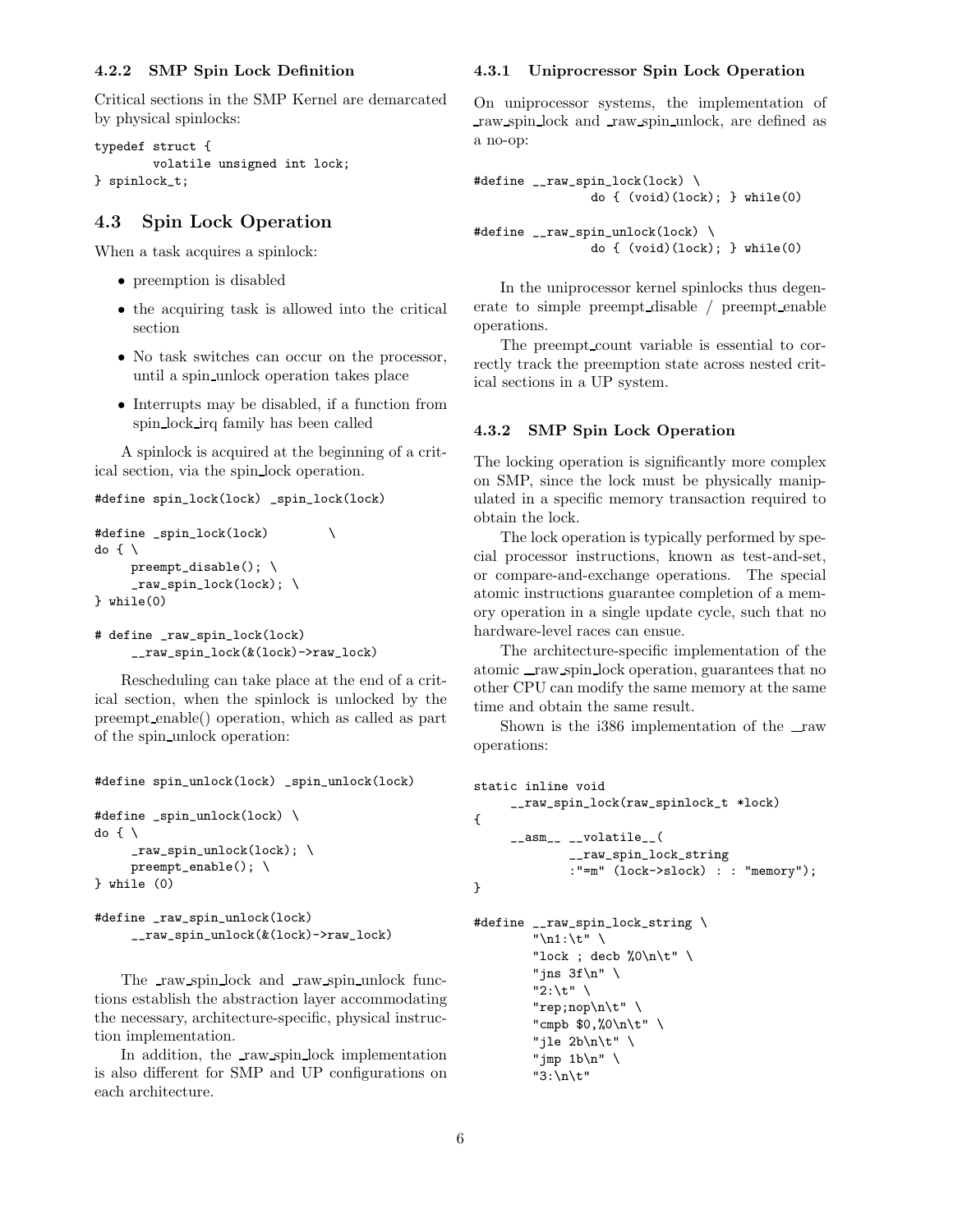In the SMP kernel implementation of spin unlock, an architecture-specific raw spin unlock operation, similar to the raw spin lock operation, performs the architecture-specific atomic memory operation.

```
static inline void
     __raw_spin_unlock(raw_spinlock_t *lock)
{
     __asm__ __volatile__(
             __raw_spin_unlock_string
     );
}
```

```
#define __raw_spin_unlock_string \
     "movb $1,%0" \
          :"=m" (lock->slock) : : "memory"
```
### 4.4 Spinlock Contention

Critical sections protected by spinlocks are nonpreemptible.

#### 4.4.1 Protection from other Threads

If a thread encounters a spinlock in the SMP kernel on an SMP system, then a lock contention situation arises, where a task on another CPU is holding the lock. The thread contending for the locked spinlock, will busy-wait, or "spin", while waiting for the lock to be released. This behavior gives rise to the name "spin lock".

While a thread is "spinning" on a CPU, waiting for a lock, no useful work is being performed on that CPU.

### 4.4.2 Protection from Interrupts and Threads

Protection of shared data from threads and interrupts is conceptually similar to the uniprocessor implementation: In addition to disabling preemption on the local CPU, and acquiring a spinlock, interrupts must also be disabled.

A special set of variants of the spin lock family of functions addresses this scenario:

The spin-lock irq functions allow spinlocks to protect code shared with exception handlers.

As discussed previously, data shared with interrupt handlers must be protected by disabling interrupts, to avoid corruption by an interrupt. In addition, data protected by a critical section, can cause a dead lock if the exception occurs in a critical section and contends for a lock that is already held by the task on that CPU. In this event, the interrupt handler would spin, waiting for the lock to be released, while blocking the task holding the lock from running.

The spin lock functions which also disable interrupts are:

- spin\_lock\_irq
- spin lock irqsave

### 4.5 Summary

The implementation of spinlocks extends the functionality of preempt disable/preempt enable() to the SMP Kernel.

In the UP kernel, the identity of the spinlock protected critical section is lost at compile time. It is impossible to identify which critical section is locked in a uniprocessor kernel, without knowledge of the program counter.

The locked critical section is readily identifiable (in SMP configuration), since the spinlock associated with that section will be locked.

The SMP implementation is more relevant to the fully-preemptible Real-Time Kernel, since any SMPsafe code in the kernel is also, by definition, fully preemptible.

# 5 Kernel Preemption Latency Analysis

The preemption latency of the Linux 2.6 Kernel is composed of two general classes:

- 1. Latencies caused by interrupt-domain processing
- 2. Latencies caused by critical-section processing

## 5.1 Interrupt-Domain Latencies

In the Linux kernel, it is possible for a thread to be suspended while executing, for the duration of interrupt exception processing. No task switches can occur until interrupt processing has completed.

Preemption latency associated with interruptdomain processing has 3 sub-components:

- 1. Interrupt-disabled code sections. The IRQdisable sections in the code have a minor impact on total task preemption latency.
- 2. Interrupt-context processing of system and driver interrupts is a major contributor to task preemption latency. In Linux, interruptcontext processing takes place at priorities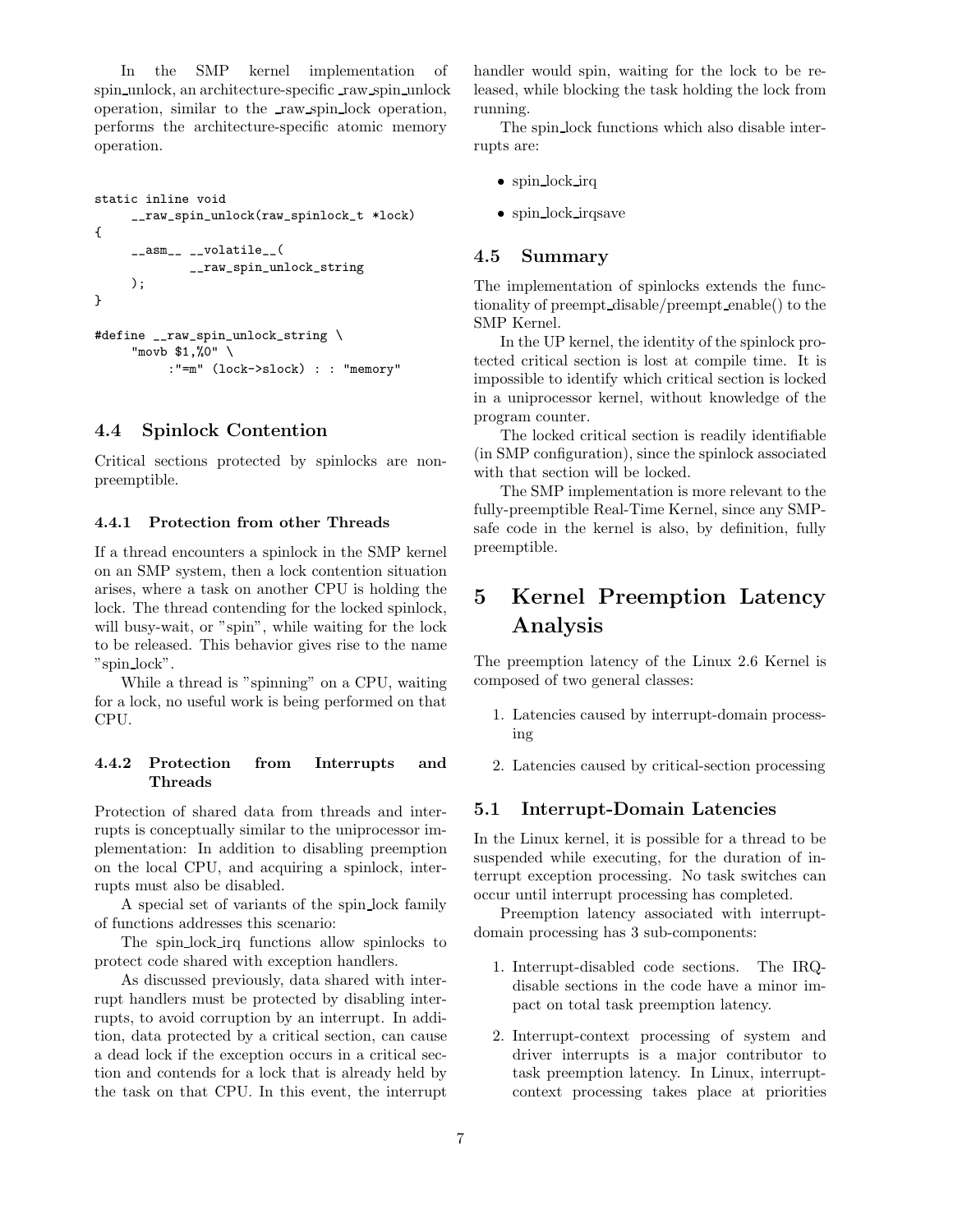above task priority. Preemption latency is especially affected when heavy I/O transients are encountered.

3. Interrupt-context softIRQ processing is a major contributor to task preemption latency. Network-related softIRQ processing has been identified as a specific source of significant preemption latency.

It is possible to move 100% of softIRQ processing activity into softirqd, reducing the impact of softIRQ processing on preemption latency. No other, significant opportunies for improvement of preemption latency response time exists without extending the current design of the interrupt-handler domain.

## 5.2 Task-Domain Latencies

The Linux kernel disables preemption while a critical-section operation is underway. Consequently, a high priority task can be blocked from preempting any lower priority task in a critical section, until the low priority task exits the critical section and re-enables preemption.

Preemption latency associated with critical section processing is governed by the following Linux Kernel design features:

- 1. Under the non-preemptible locking design of the Linux 2.6 Kernel, any critical section can block preemption, and therefore suppress scheduling and execution of a high priority task. If a thread is holding a spinlock, any other task attempting to access the lock must wait for the lock to be unlocked. A highpriority process will therefore experience variable, and potentially extended delays, resulting from unpredictable preemption latencies associated with locked critical sections.
- 2. In the SMP Kernel, interrupt activity can extend the locking time of non-preemptible spinlocks. If interrupts are enabled on the CPU, where a thread is executing in a critical section, and another thread on another CPU contends for the critical section, then that thread will incur additional latency in obtaining the spinlock. If interrupt activity is taking place on the CPU owning the spinlock, then the interrupts delay the thread owning the lock, and therefore also delay the thread waiting for the lock.
- 3. Swapping preempts all running processes, while paging virtual memory into RAM. The

kernel swap daemon, kswapd, runs at "uncontrollable" priority levels as a result of pagefault exceptions. Swapping can cause priority inversion, since high-priority processes can be blocked by swapping activity on behalf of a low priority process.

- 4. In the UP kernel, locking any critical section is equivalent to locking all critical sections, regardless of whether they are accessed or not. For example, even if it is known, that a waiting high-priority task does not access any critical sections, and thus poses no risk of corrupting shared data, the current spinlock implementation blocks execution of that task.
- 5. The BKL (Big Kernel Lock) is a relic from the early 2.x kernels series. When a task locks the BKL, preemption is disabled. The BKL is associated with locking during module loading and unloading, and use of the BKL has not been completely eliminated elsewhere in the Kernel.

The use of the Big Kernel Lock is unique in the Kernel, since this lock can be relinquished by a task suspending itself, and is subsequently re-acquired by the same task, before proceding. The design of the BKL creates an SMP bottleneck, and therefore its use is deprecated.

In the 2.6.11 Kernel, the BKL has been converted to a system semaphore, allowing SMP tasks to block, rather than to spin on the CPU, waiting for another CPU's task to release the BKL. This transition reducing the BKL's impact on SMP throughput, and improves preemption latency in the Kernel.

# 5.3 Aggregate Preemption Latency in Linux

The worst-case preemption latency is defined as the aggregate of worst-case interrupt-domain processing latency in the kernel, combined with the worst-case path through any nesting of critical sections.

The connection between interrupt-domain latencies and task-level preemption latencies requires that improvements be made across all Kernel subsystems affecting preemption latency, in order to achieve a consistent performance improvement.

The locking architecture of the Linux Kernel offers anly very limited, but labor-intensive potential for improvement of worst-case preemption latencies.

Eventually, there would be a plateau of relatively constant preemption latency, but that level would still be too high for a large class of real-time applications.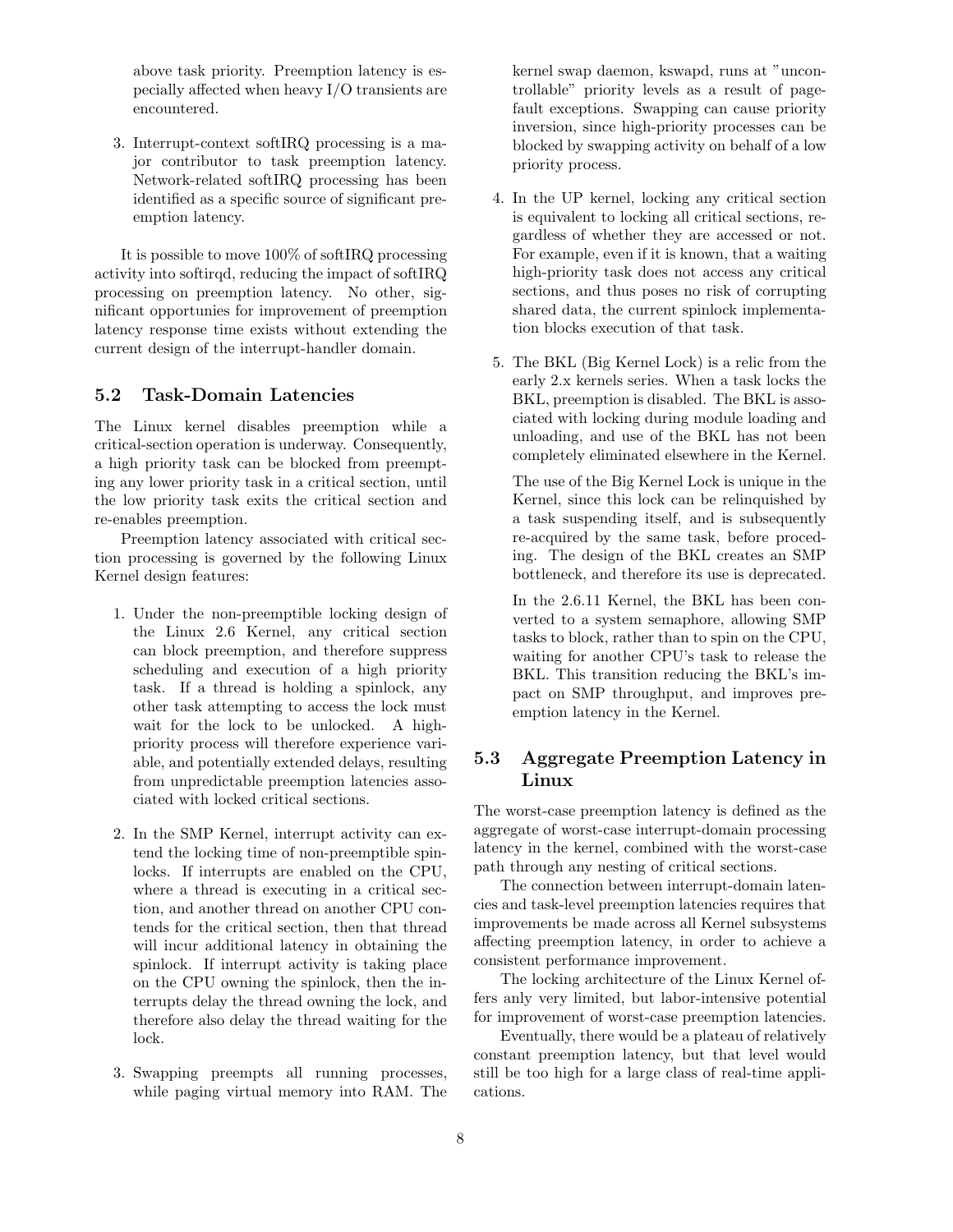Nevertheless, due to the impact of priority inversion, it would still be possible for general highpriority system applications, to incur excessive latencies that could maliciously disrupt the application's time-critical operation.

## 5.4 Summary

- There are over 10,000 individual critical sections in a typical Linux 2.6 Kernel. Identifying the longest critical sections is a time-consuming process based on extensive testing and analysis.
- Modifying the longest critical sections to conform to a maximum is tedious and error-prone. Optimization of the performance of the Kernel's non-preemptible regions, has been compared to leveling a mountain range by scraping away from the tops
- Once a performance improvement is achieved, maintaining Kernel critical sections to a maximum execution time standard required continuous regression-tracking effort
- The existing locking-architecture constrains SMP scalability as well as preemption performance. This is especially relevant in nearfuture n-way systems based on dual, quad, and 8-way cores planned by semiconductor manufacturers.

## 5.5 Conclusion

- 1. Significant interrupt-domain enhancements pertaining to preemption latencies are are not possible in the Community Kernel's existing interrupt subsystem.
- 2. It is prohibitive to optimize non-preemptible critical sections on a case-by case basis to improve task-domain preemption.

# 6 The Fully-Preemptible Real-Time Kernel

Realization of significant preemption performance improvements in the Linux Kernel mandates reexamination of the original Linux design principles, as they pertain to interrupt processing and critical section management.

The Real-Time enhancements maintained in Ingo Molnar's patch apply to the current Kernel shortcomings in regards to aggregate preemption latency, without compromising the locking principles established in the Community kernel.

# 6.1 Requirements

One of the primary principles of Linux kernel development, is to produce generic kernel code, that can easily be ported to architectures, and functions on the widest-possible range of installed systems.

The general objectives for the real-time preemption implementation can be outlined as follows:

- Minimize the reliance upon architecturespecific hardware features
- Readily portable to new architectures
- Binary-compatibility with Community Linux kernels
- Unmodified, but SMP-correct, and up-to-date, 3rd-party drivers must compile and work in the RT kernel

The real-time preemption enhancements achieve all of the criteria, offering a very portable, yet aggressive solution to the Kernel's preemption deficiencies.

The enhancements to the Community Linux kernel, necessary to achieve real-time performance are structured to address the specific classes of shortcomings in the Community Kernel:

- 1. Interrupt-domain enhancements to reduce latencies caused by Interrupt processing.
- 2. Critical section locking enhancements to reduce task level latencies caused by locking of critical sections within the Kernel to protect shared data.
- 3. Further decoupling of shared data into per-cpu variable and independent critical sections.

# 6.2 Thread-Context Interrupt Handling

The real-time Kernel demotes all interrupt activity from interrupt-context, and create tasks to handle interrupts in task context.

This approach allows a generic solution to be provided, that is portable, and independent of architecture-specific enhanced capabilities.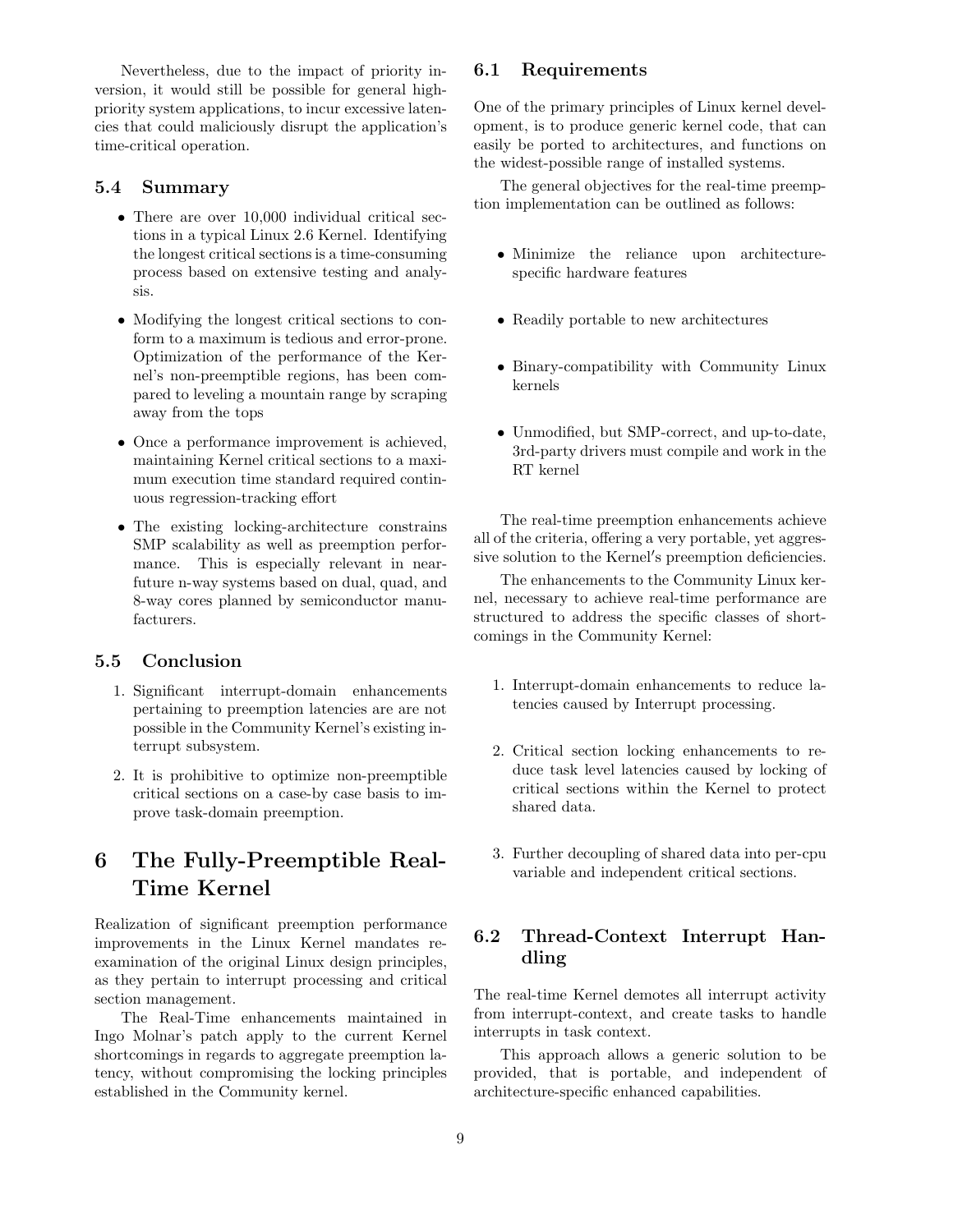#### 6.2.1 Interrupt Priorities

The following functional requirements are imposed on the real-time interrupt subsystem:

- 1. Interrupt execution must be preemptible
- 2. Interrupt execution must adhere priorities
- 3. Interrupt priories must be allocatable in tasklevel priority space, and it must be possible to elevate a real-time task's priority above interrupt handling
- 4. It should be possible to reproduce hardwarelevel interrupt priority assignments with tasklevel interrupt priority assignments

Hardware priority support is not available on all Linux architectures, prohibiting generic solutions that consistently leverage hardware-interrupt priority.

On modern processors, interrupt processing is usually performed at a higher priority level than task processing.

A hardware interrupt priority solution would not accomodate the requirement to elevate task priorities above IRQ priorities.

Therefore, interrupt processing in task priorityspace, also allows real-time tasks to execute at higher priority levels than interrupt handlers.

It is not possible for a thread to block when running in IRQ context.

Thread-context interrupt handlers can be preempted under the same constraints as other threads in the system.

### 6.2.2 Softirq Processing in Thread Context

The Softirq Daemon processing absorbs interruptcontext softirq overloads into task space, and accepts low-level transient workloads generated by various subsystems.

Interrupt response time can be improved by deferring 100% of softirq activity into softrqd. This change eliminates all latencies associated with nonpreemptible interrupt-context softirq activity.

A new Kernel configuration option has been added, which allows configuring the kernel to demote softirq activity into thread context:

```
Processor type and features --->
        [*] Thread Softirqs
```
#### 6.2.3 Hardirq Processing in Thread Context

A top-half interrupt, or hardirq, is designed to perform the minimum amount of servicing necessary to allow the associated device to resume operation.

Multiple pending hardirqs at high frequencies can present a formidable system load, and must be prioritizable in thread context.

Thread-based IRQ processing alows hardirqs to run preemptably in thread context, and therefore significantly reduces sporadic processing delays and consequent preemption latencies within the kernel.

A new Kernel configuration option has been added, which allows configuring the kernel to demote hardirq activity into thread context:

```
Processor type and features --->
        [*] Thread Hardirqs
```
# 6.3 Task-Domain Real-Time Enhancements

The primary objective in achieving effective tasklevel preemption latency reduction in the Linux kernel, is to reduce the total size, and number of nonpreemptible critical sections.

Large portions of the code executed by softird and hardirqs accesses data protected by critical sections, and is therefore non-preemptible.

Additionally some interrupt handlers execute with interrupts disabled (SA INTERRUPT), and are therefore also non-preemptible on the CPU.

The enhancements in the interrupt domain eliminate inpredictable interrupt-context processing, during Kernel operation, however they cannot eliminate non-preemptible Kernel operation.

- No significant improvements in task preemption latency can be achieved by simply moving softirq interrupt activity to task space
- No significant improvements in task preemption latency can be achieved by moving hardirq interrupt handling into task space

The design principles of the fully preemptible Real-Time Linux kernel are based on extensions to processing and locking concepts already found in the SMP Linux kernel:

#### 6.3.1 Critical section independence

Critical sections are identified by unique names. In SMP, multiple CPUs can concurrently traverse independent critical sections in the Kernel.

Therefore, if the multiple tasks are allowed to operate inside independent critical sections at the same time, under specific conditions.

Critical sections can be protected by an alternative locking mechanism known as a Mutex. The use of a Mutex, to protect critical sections, guarantees data integrity, while extending the operation of the spinlock in several key aspects: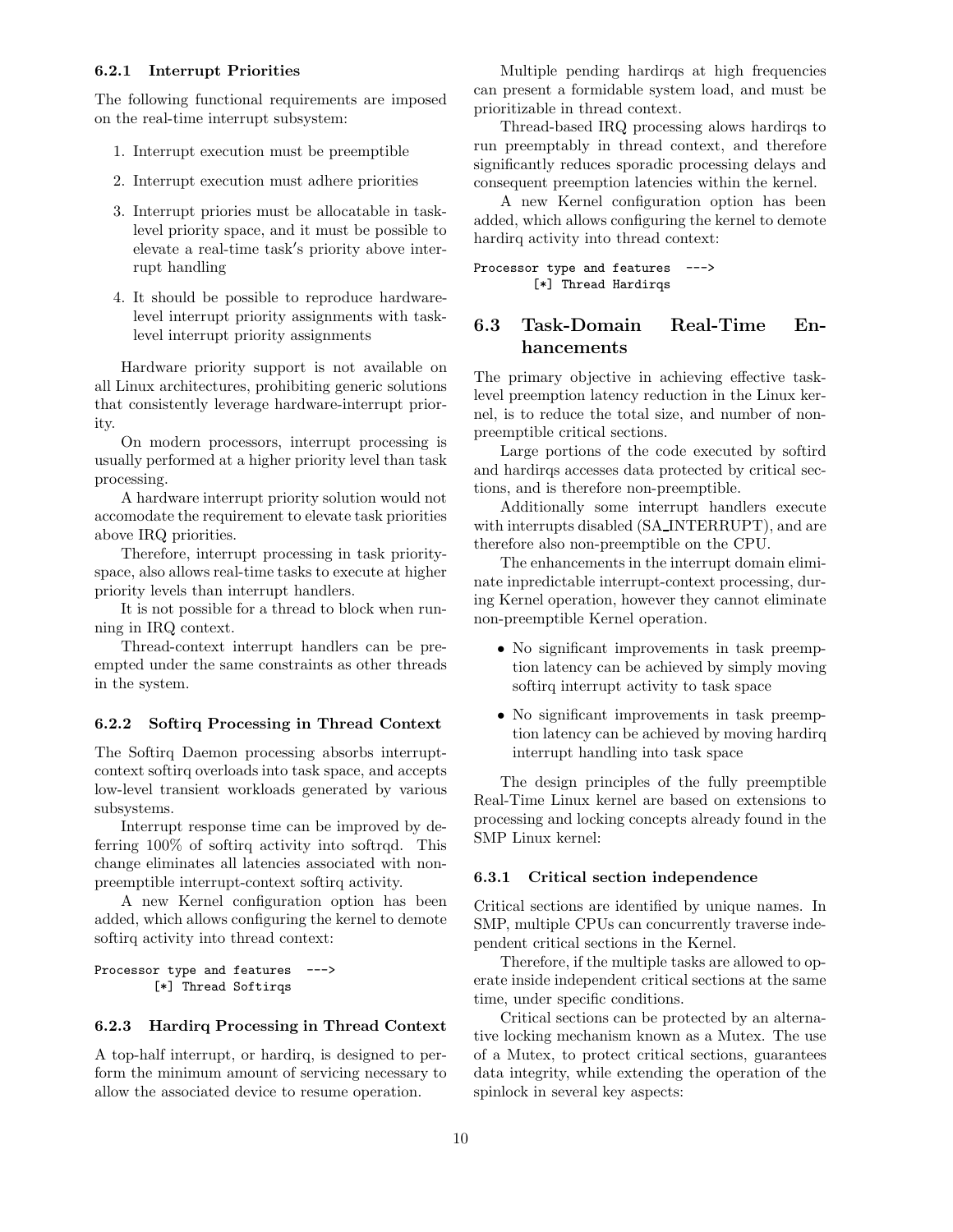- 1. Tasks are suspended in a priority queue, when a locked critical section is encountered. Waiting tasks are activated when the critical section is unlocked
- 2. The kernel associates a locked critical section with a task, by storing the task's identity in the lock, when the mutex is acquired
- 3. Critical sections can be protected without disabling preemption
- 4. Priority inheritance can be applied to tasks operating in locked critical sections

### 6.3.2 Spinlock Substitution

The Linux 2.6 Kernel is already preemptible while tasks are executing outside of critical sections.

Replacing non-preemptible spinlocks with Mutexes, enables task-preemption inside critical sections with real-time characteristics:

- Thread ownership is associated with every locked mutex in the RT kernel
- The RT mutex provides deadlock detection
- The RT Mutex provides priority inheritance
- All locks are assumed to be preemptible, including locks declared in driver code. This design eliminates the possibility, that an inefficient locking implementation in a driver can introduce undetected, non-preemptible latency into the system
- Only a small, managable subset of locks remain non-preemptible
- Internal timing variations caused by increased preemptibility is context-switch transparent to the executing task

## 6.4 Performance Impact

The mutex operations introduce additional overhead, when compared to the non-preemptible spinlock kernel implementation. The additional overhead is a necessary trade-off to accommodate preemptible task scheduling.

The performance impact from executing interrupts in task space, is perceptible in network throughput, and can be detected in benchmarks of some I/O operations.

### 6.5 Summary

Deferral of interrupt processing in task space, combined with substitution of the real-time mutex for spin-locks, results in the Linux kernel code becoming highly preemptible.

In the fully-preemptible (PREEMPT RT) Real-Time Linux kernel, the scheduler can preempt threads anywhere in the kernel, even while operating inside critical sections.

The underlying concept of the PREEMPT RT kernel is expressed by a simple rule: Only code that absolutely must be non-preemptible is allowed to be non-preemptible.

#### 6.5.1 Real-Time Kernel Features

The fully-preemptible Linux Kernel design is based on a functional extension of the non-preemptible locking features found in the SMP Kernel. The subsequently introduced RT-Mutex data type provides the foundation of complete preemption, and provisions priority inheritance and deadlock detection.

### 6.5.2 SMP Foundation

The real-time problem is simplified dramatically by the robustness of the Linux SMP implementation, which already guarantees timing independence and correct operation in a concurrent environment.

The locking paradigm of the Real-Time Linux kernel is consistent with SMP-safe operation and and context-switch transparent coding standards.

#### 6.5.3 Preemptible BKL

The BKL is implemented as a mutex the Linux RT kernel. This transition allows code which locks the BKL, to become preemptible.

# 7 The Real-Time Mutex

The Real-Time mutex facilitates the operation of multiple threads in multiple critical sections in a uniprocessor Linux Kernel.

### 7.1 Priority Inheritance

The generic Real-Time mutex is adapted for use with the Real-time kernel, and offers priority inheritance to reduce delays imparted on high-priority applications attempting to access locked critical sections.

A high priority task encountering a locked critical section must not be delayed indefinitely by a lower priority task blocking the contended critical section.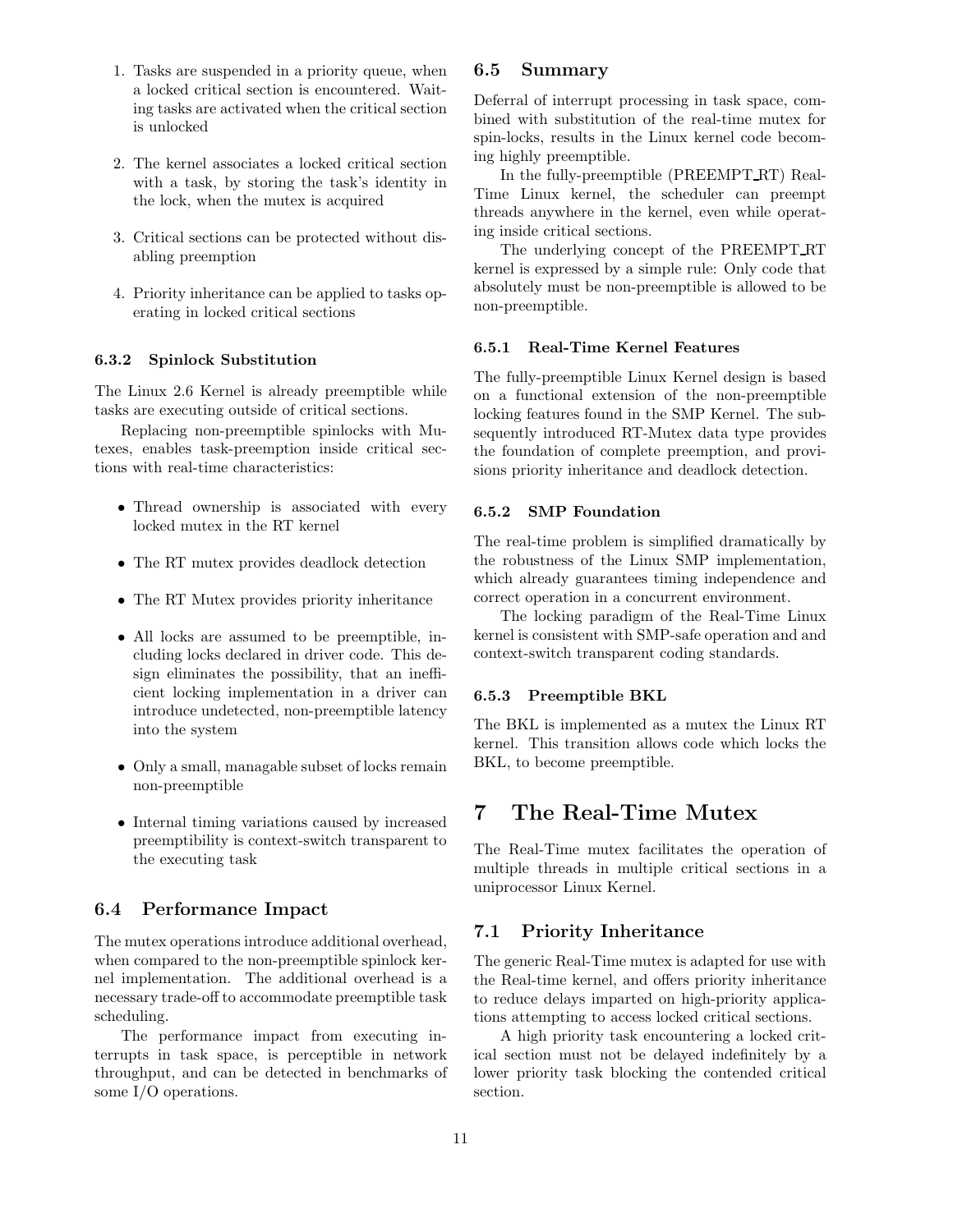In the Real-Time Linux Kernel, multiple critical sections can be locked at the same time.

Priority Inheritance boosts the priority of a task preempted in a critical section, to the highest priority of any task waiting for the same critical section. Transitive priority inheritance allows the highest priority thread to assert its priority on multiple levels of critical section dependencies.

## 7.2 Deadlock Detection

Deadlocks can be created in incorrectly implemented critical section code. These deadlocks must be detected and resolved. The Linux Kernel provides Deadlock detection on the Real-Time kernel mutex.

# 7.3 Nested Critical Sections: Mutex and Deadlocks

Nested locking is a significant contributor to preemption latency in the Community Kernel. In the Real-Time Linux Kernel, the nesting of critical sections requires an ordering of nested locks to avoid deadlocks.

# 7.4 Mutex and raw-spinlock Coexistence

Not every spinlock in the Linux Kernel, can be converted to a mutex. Certain critical sections of lowlevel code are not preemptible, and must be protected by the legacy non-preemptible spinlock.

Examples of non-preemptible critical sections are:

- short-held locks, where a context switch would require greater overhead
- locks protecting hardware registers that must be non-preemptible for correct system operation
- locks nested within other non-preemptible spinlocks

#### 7.4.1 Lock Nomenclature

In the RT kernel, the legacy non-preemptible spinlock implementation co-exists with the new mutexbased locks. The non-preemptible lock has been renamed to raw spin lock.

A new data type corresponds to the new lock name: raw spinlock t

The reason for creating a new name for the old lock type, lies in the architecture of the RT kernel:

The vast majority of the ten-thousand+, spinlock-protected critical sections found in the Linux kernel have been converted to blocking mutexes.

Only a small number of raw spinlocks are retained in the RT kernel. It is much easier to change the declaration of 100 locks, than of 10,000.

Some of the locks that do remain nonpreemptable, are essential for correct operation of the system. The scheduler's runqueue locks, as well as the synchronization code that synchronizes access to the real-time mutexes, are examples of nonpreemptable code.

3rd-party drivers generally compile by default to be fully preemptible.

### 7.5 Spin-Lock Function Mapping

The initial RT Kernel Prototype had a major shortcoming in maintainability, since the patch had to explitly modify all references to operations on raw spin lock. This compromised the maintainability of the patch, and increased its size intolerably.

A better inplementation to accommodate the coexistence of the two distinct locking mechanisms in the RT kernel was developed by Ingo Molnar.

The function mapping operation uses a GCC preprocessor operation, that is performed on each spinlock function call, in order to map the operation to either a raw spinlock, or a mutex.

The pre-processor operation is known as the builtin types compatible function, which will examine the declared type of the lock and compare it to a known type-name (raw spin lock).

The effective function mapping is performed by the TYPE EQUAL macro shown below:

```
#define TYPE_EQUAL(lock, type) \
```

```
__builtin_types_compatible_p(typeof(lock),\
type *)
```
The PICK OP function-mapping construct is the mechanism used to allow two locking primitive to coexist without compromising the functionality of the non-RT configured kernel.

PICK OP converts lock operations to the appropriate low-level function type (either mutex or spinlock) at compile time.

The lock operation is determined based upon the declared data type, of the operation's object.

```
#define PICK_OP(type, optype, op, lock) \
do { \qquad \qquad \backslashif (TYPE_EQUAL((lock), type)) \
           _raw_##optype##op((type *)(lock));\
    else if (TYPE_EQUAL(lock, spinlock_t))
           _spin##op((spinlock_t *)(lock)); \
    else __bad_spinlock_type(); \
} while (0)
```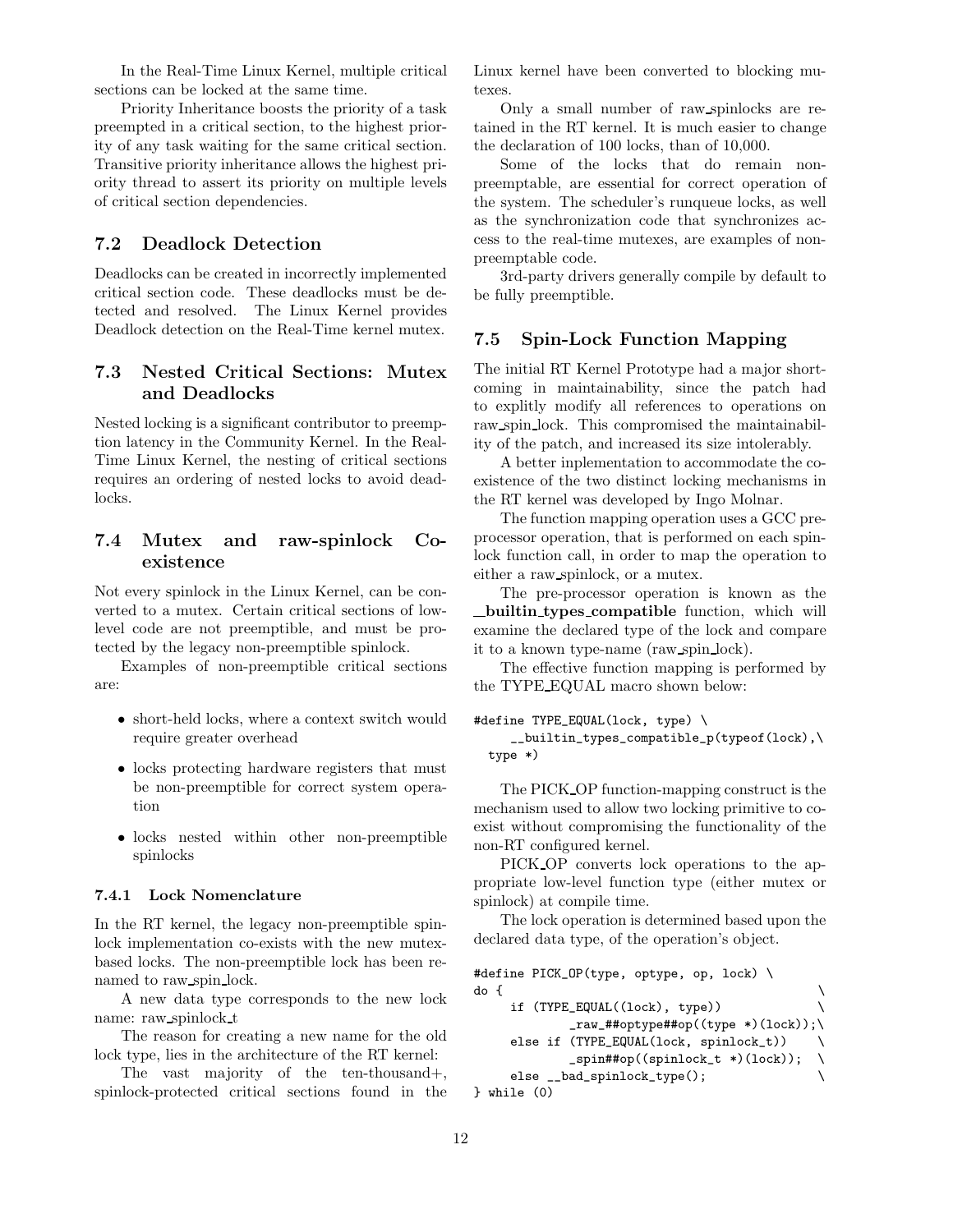The spin lock header-file construct below, effectively maps the spin lock function call using the PICK OP primitive.

```
#define spin_lock(lock) \
     PICK_OP(raw_spinlock_t, spin, _lock, lock)
```
#### 7.5.1 PICK OP Drawbacks

The deeply embedded low-level function structure makes it difficult to determine from an arbitrary piece of code, whether the code is operating on a mutex, or on a raw spinlock.

It is important to inspect the actual variable declaration to resolve the ambiguity.

#### 7.6 Mutex Operation

7.6.1 NON-Preemptible ("Raw") Spinlock Operation

If the lock is declared as a raw spinlock t, spin lock is mapped to raw spin lock:

```
#define _raw_spin_lock(lock) \
do {\setminuspreempt\_disable(); \
      __raw_spin_lock(lock); \
      _{-\alpha}cquire(lock); \
} while(0)
```
The lock-operation from this point on is identical to the community kernel implementation. The raw spin lock function that is called in this implementation, is the architecture-specific, atomic function that operates on the legacy, non-preemtable (raw spinlock) data type in the SMP kernel's physical memory. In UP systems, this lock is still optimized to a preempt disable operation. The additional  $\Box$  has been added to accommodate the additional abstraction layer required for the PICK OP macro. The developer should be aware that use of the raw function types and their lower level support functions discussed here, results in code that is incompatible with some Communitys Linux 2.6 kernels.

#### 7.6.2 RT Mutex Operation

If the lock is declared as a spin lock, the PICK OP construct maps the function call to spin lock, and the operations performed will use a mutex parameter:

```
void _spin_lock(spinlock_t *spin)
{
     __spin_lock(spin, CALLER_ADDR0);
}
```

```
static void __spin_lock(spinlock_t *lock,
                        unsigned long eip)
{
     SAVE_BKL(_down_mutex(&lock->lock, eip));
}
```

```
#define SAVE_BKL(ACTION) \
\{ \}struct task_struct *task = current; \setminusunsigned int saved_lock_depth;
                             \
   saved_lock_depth = task->lock_depth; \
   task-\text{block\_depth} = -1;\
   might_sleep();
   ACTION;
                             \setminustask->lock_depth = saved_lock_depth; \
```
static void \_down\_mutex(struct rt\_mutex \*lock, unsigned long eip) {

```
TRACE_WARN_ON(lock->save_state != 1);
__down_mutex(lock, eip);
```
The  $_{\text{down-mutes}}$  operation, finally performs the locking, and allows the task to suspend itself if the mutex is contended.

```
static void __sched __down_mutex(
     struct rt_mutex *lock,
     unsigned long eip)
{
...
}
```
## 7.7 Locking API

Low-level locking will see continued optimization and development in the Linux kernel . The developer is encouraged to utilize the standard high-level functions (spin lock, etc.), for all non-time-critical code development.

Non-preemptible locks must be declared explicitly, using raw spinlock t or DE-CLARE RAW SPINLOCK definitions.

The proper transition to the real-time mutex type is guaranteed, when using conventional highlevel locking functions in code

}

}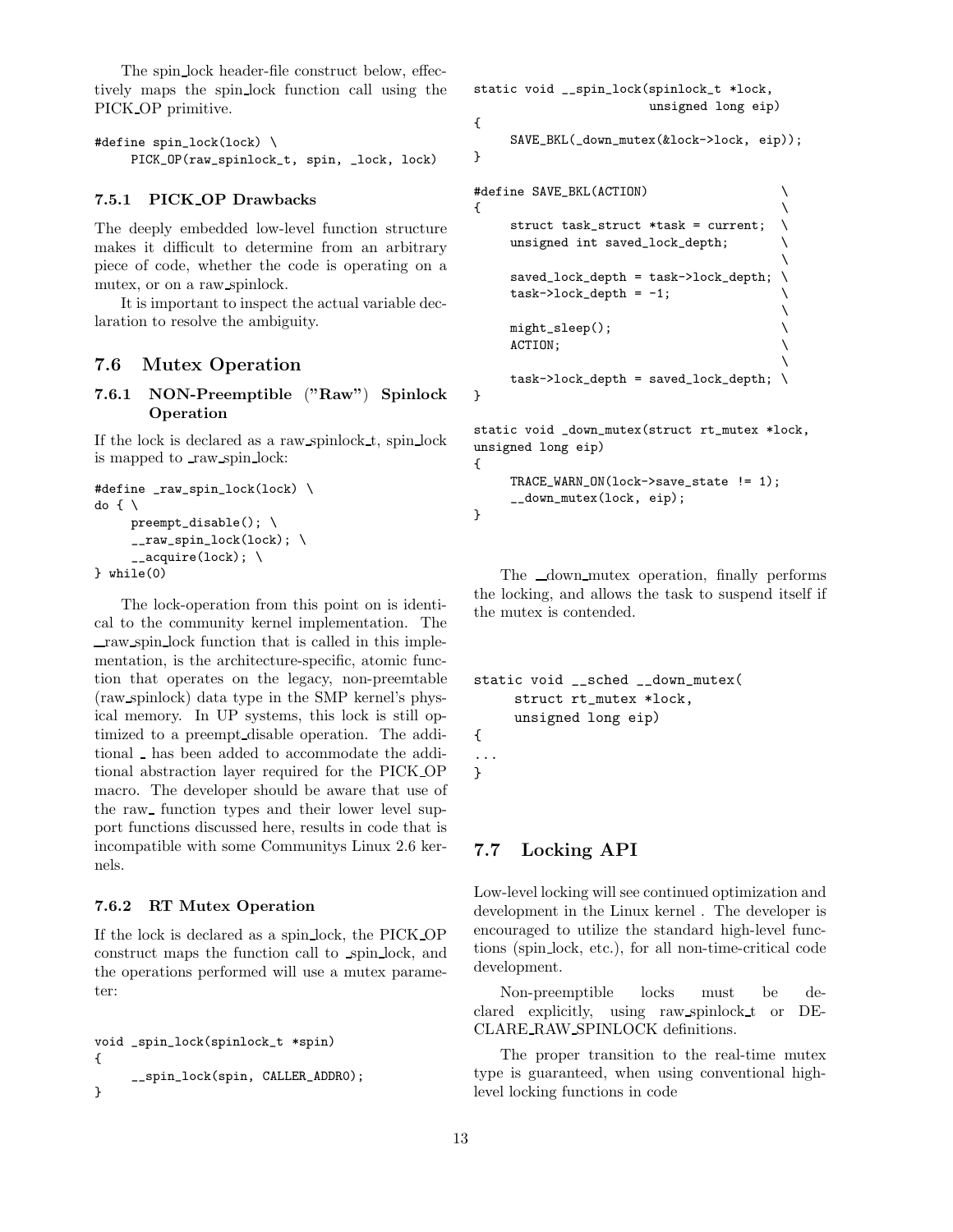# 8 Kernel Timers

## 8.1 Brief History of Timers

The need for some type of timer is long standing in Unix. A simple example is the alarm system call. The alarm system call will schedule a time out in an arbitrary number of second. As time has gone on timers have grow in complexity and the user space portion has been standardized by POSIX in [\[1\]](#page-17-2). Issue 6 IEEE Std 1003.1, 2004 Edition <http://www.opengroup.org/onlinepubs/009695399>

#### 8.1.1 Linux system timers

The timer subsystem in Linux was designed mainly to function off of the the kernels notion of time called a jiffie . All timers would have their timeout converted to jiffies , then a Linux system timer would be initialized to handle it. The POSIX timers where added as an extension to this, so a POSIX timer created in user space would eventually trickle down to a Linux system timer.

Linux system timers are handled in by a per cpu structure of cascading vectors, shown below.

```
typedef struct tvec_s {
     struct list_head vec[TVN_SIZE];
} tvec_t;
typedef struct tvec_root_s {
     struct list_head vec[TVR_SIZE];
} tvec_root_t;
struct tvec_t_base_s {
     struct timer_base_s t_base;
     unsigned long timer_jiffies;
     tvec_root_t tv1;
     tvec_t tv2;
     tvec t tv3:
     tvec_t tv4;
     tvec_t tv5;
} ____cacheline_aligned_in_smp;
```
When a timer is scheduled it is places into one of five vectors tv1, tv2, tv3, tv4, or tv5. The vector is picked based in how much time needs to pass before the timer expires. Each vector can be thought of as an array of jiffies moving into the future. All that needs to be done to insert a timer is to place it in the vector position equal to it's time out value in jiffies. The insert operation amounts to a hash table insert, and it operates in O1 or constant time. The removal of a timer is also constant time.

#### 8.1.2 Timer Cascade

The Linux timer system requires attention at every timer interrupt. When the timer interrupt in triggered this indicates that the jiffies value will be incremented. By incrementing the jiffies value this also means that all the time vectors must be shifted to the right. To accomodate this shifting the cascade functions was implemented.

```
static int cascade(tvec_base_t *base,
                    tvec_t *tv,
                    int index)
{
     /* cascade all the timers from
        tv up one level */
     struct list_head *head, *curr;
     head = tv\rightarrowvec + index;
     curr = head->next;
     /*
      * We are removing _all_ timers from
      * the list, so we don't have to
      * detach them individually, just
      * clear the list afterwards.
      */
     while (curr != head) {
             struct timer_list *tmp;
             tmp = list_entry(curr,
                               struct timer_list,
                               entry);
             BUG_ON(tmp->base != &base->t_base);
             curr = curr->next;
             internal_add_timer(base, tmp);
     }
     INIT_LIST_HEAD(head);
     return index;
}
```
This function then runs on all time vectors and essentially re-inserts all timers in the system at that time. The benefits to this system are seen only in it's fast timer insertion and deletion. It's important to note that, when this system was developed, most timers where inserted then deleted prior to their expiration which has been observed by George Anzinger, and Thomas Gleixner in [\[5\]](#page-17-3).

The cascade function runs with interrupts and preemption disable. As noted by Ingo Molnar on the Linux Kernel Mailing List, he observed 16 million timers running at once.

This presents some very real latency problems. "Another source of regression is the fact that quite a lot of timer functions execute long lasting codepaths. E.g. in the networking code rt secret rebuild() does a loop over rt hash mask (1024 in my case ), over entries and over some subsequent variable sized loops inside each step. On a 300MHZ PPC system this accumulated to a worst case total of >5ms [including cascade] ... " [\[5\]](#page-17-3).

The function of the jiffie is to represent a period of time, however this period is not static. A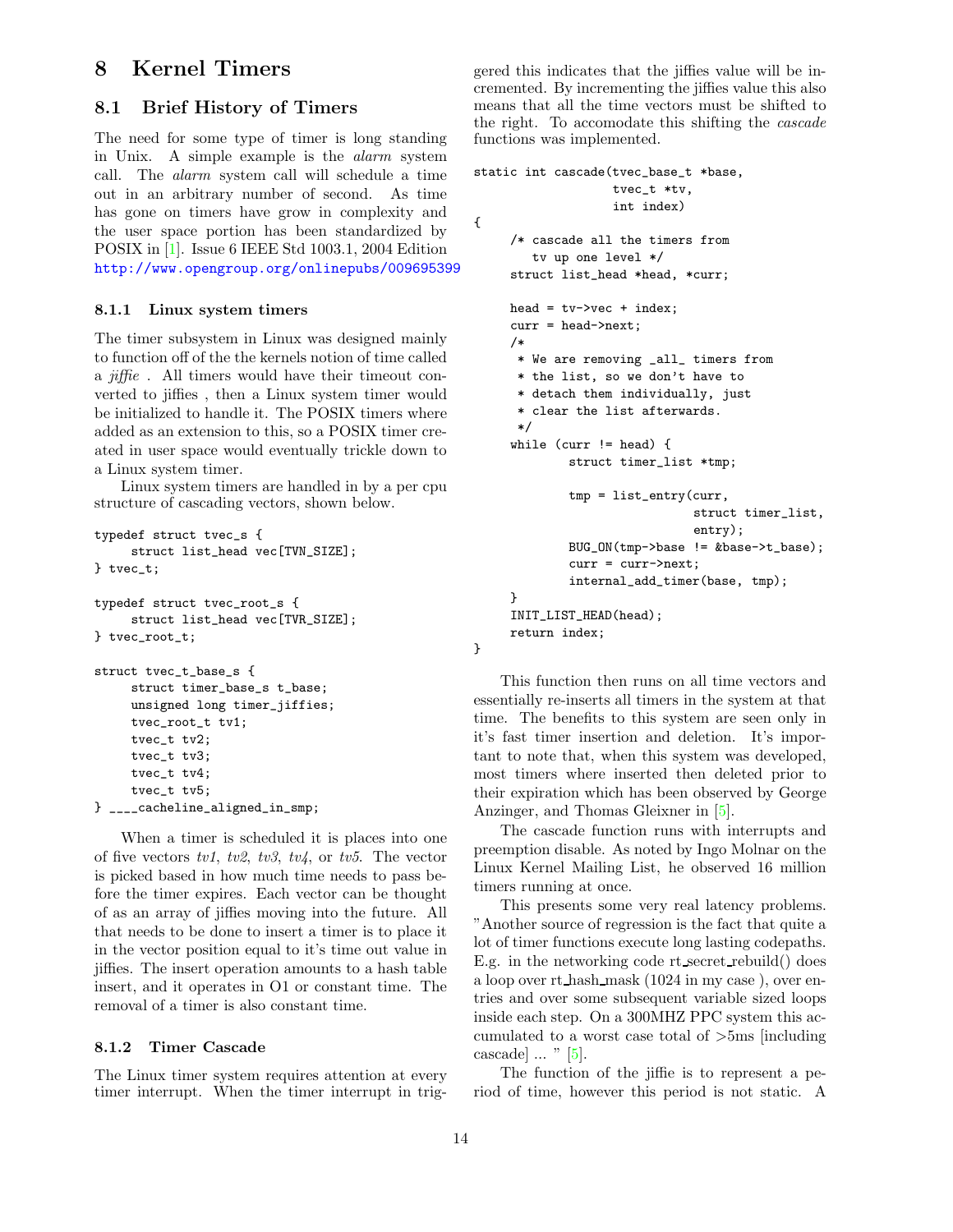new feature was recently added to Linux that allows the span of a jiffie to be selected during pre-compile kernel configuration. " [This changing jiffie period causes an] increased necessity to move non-expired timers from the outer [time vectors] to the primary [time vector]" [\[5\]](#page-17-3). These movements are done inside the cascade function.

# 8.2 High-Resolution Timers

The POSIX standard discussed timers of different resolution [\[1\]](#page-17-2). UTIME [\[8\]](#page-17-4) was the first project that implemented sub jiffie timer resolution in the Linux Kernel. Subsequently George Anzinger introduced the High-Resolution Timers patch (HRT), hereafter referred to as HRT.

### 8.2.1 High Resolution Timer Design

The design of HRT was to use a Linux system timer to organize all the sub jiffie timers. Each Linux system timer represented a queue of timers that would be triggered in that jiffie. HRT can also use it's own timer interrupt. This timer interrupt would be used to trigger each of the timers queued by HRT's Linux system timer.

The other mode of operation is for HRT to use only the system timer, however it's desirable to have an independent timer. HRT was designed for microsecond resolution , but was molded around jiffie resolution.



FIGURE 1: High level HRT design

The HRT design was extended from the design used by the UTIME project.

"To achieve microsecond resolution timing, we have added a field to the timer list structure (see include/linux/timer.h). This field (usec) indicates the microsecond within the current "jiffy" that the timer is to timeout. To maintain compatability with the rest of the kernel, we have introduced the notion of a software clock. This clock maintains the "jiffies"

granularity and calls the "do timer()" routine every jiffy, so that the rest of the system which depends on this would run properly." [\[8\]](#page-17-4)

The difference between UTIME and HRT, is that UTIME re-factored the Linux System Timers to have microsecond accuracy while maintaining compatibility. HRT is built on top of Linux System Timers and introduced a separate interrupt to maintain microsecond resolution.

### 8.3 Ktimers

Ktimers is a current project [\[5\]](#page-17-3) by Thomas Gleixner and Ingo Molnar. Like HRT, and UTIME, Ktimers can also provides high resolution timers. "ktimers seperate[s] the "timer API" from the "timeout API". ktimers are used for ... - nanosleep - posixtimers itimers" [\[5\]](#page-17-3) . This separation of timers that usually do expire, from timers that usually don't (i.e. timeout timers) is fairly novel. The seperation allow a clean implementation for Posix timers, which currently use Linux System Timers.

### 8.4 Design of Ktimers

All timers under Ktimers are stored in a red-black tree. This provides a fast insertion however it's not constant time like Linux System Timers. Ktimers uses a structure called ktime t to hold the expiration time. Ktimers was created so all of it's timers are scheduled ith the configured system resolution. Ktimers uses nanosecond timeouts specifications. The first implementation was based on scalar 64 bit nanosecond variables. Recently the internal representation of time values was changed to a hybrid of a modified timespec structure:

```
typedef union {
    s64 tv64;
    struct {
#ifdef __BIG_ENDIAN
    s32 sec, nsec;
#else
    s32 nsec, sec;
#endif
    } tv;
} ktime_t;
```
The data type was introduced to improve performance on 32bit CPUs by using 32 bit math operations for conversion between the Posix timespec structure and the 64-bit nanosecond value used by Ktimers. 64bit systems use the scalar nanosecondbased representation of internal time values.

Like HRT, Ktimers uses it's own interrupt to trigger timers. The difference between Ktimers and HRT is that ktimers doesn't interact with the Linux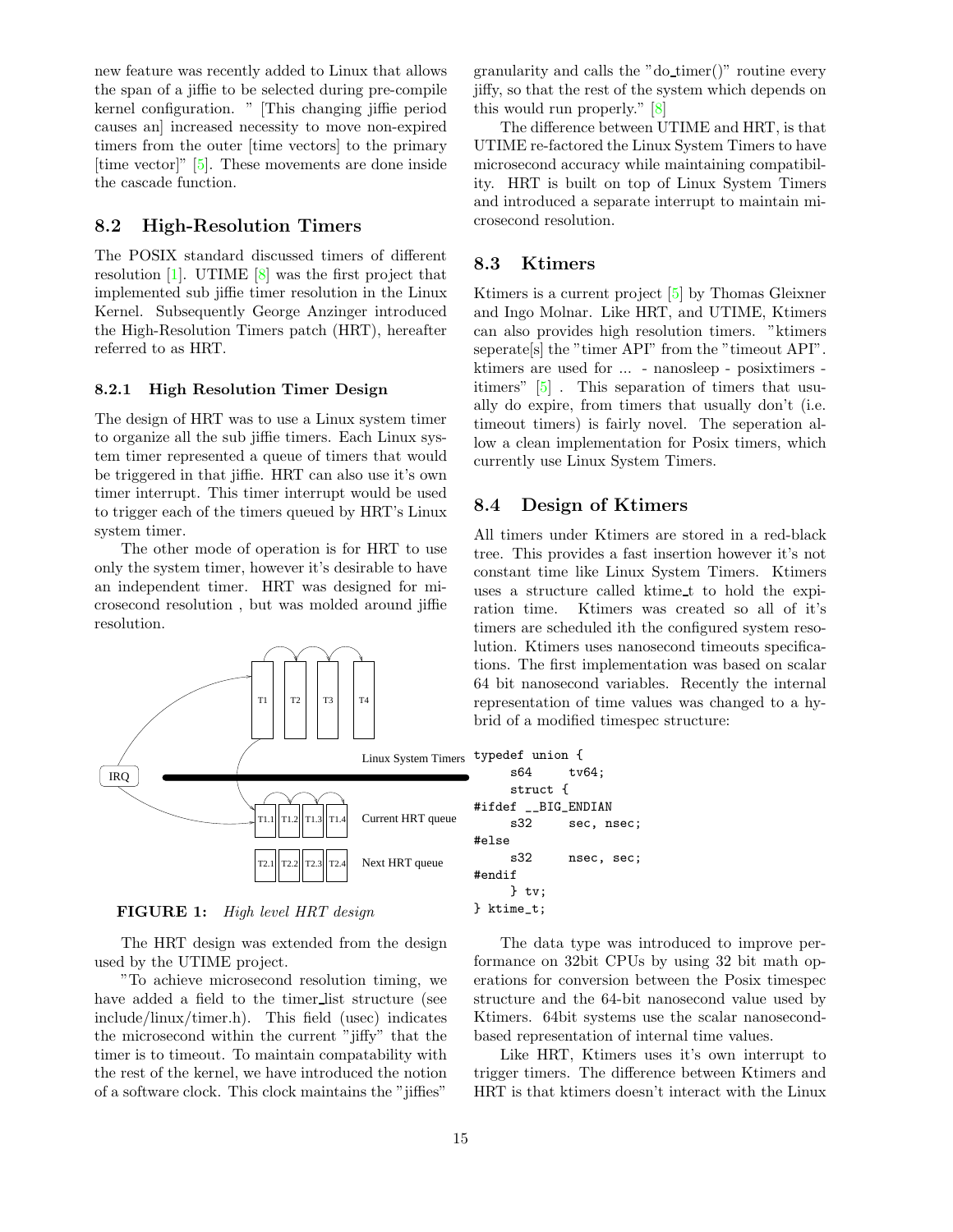System Timers. Ktimer time keeping is entirely independent of the jiffies value. This also allows for clean usage of the 64-bit nanosecond values. If these values where based off of jiffies like in the current Linux Posix timers code, then expiration values would have to constantly converted between time representation.

A good summary of the in-kernel API is given in: <http://lwn.net/Articles/151793/> .

# 9 Robust User-Space Mutex

# 9.1 Robust Mutex Introduction

Until recently, there has been very little progress made in the area of user space real-time.

There are currently two user space projects for a robust mutex implementations. The longest running of which is FUSYN maintained by Inaky Perez-Gonzalez of Intel, and the other Robust Futex by Dave Singleton of MontaVista and Todd Kneisel of Bull.

The focus of this section is to give some overview of robust mutex projects, and then to specifically focus on Dave Singleton's and Todd Kneisel's implementation.

# 9.2 Real Time

Mutexes are software syncronization mechanisms that can be used to control and track access to shared resources. A Real Time mutex refers to a mutex that is aware of the priorities of it's lockers. There are several features that play into this. Priority inheritence, and priority queuing are likely the most import Real Time features applied to a mutex.

Priority Inheritence is the process of changing the priority of a mutex owner based on the highest priority task wait on the mutex. This process is transitive. So , priority inheritence operates on all mutex owners in a chain of sleeping owner and bottoms out on the running owner.

Priority Queuing referes to the ordering of the tasks waiting on a given mutex. This ordering is done from highest priority to lowest priority. It's desirable for this to be done in  $O(1)$  or a constant time data structure.

These Real Time features require that the owner of a mutex be tracked. Tracking of a mutex owner is also nessecary for Robustness.

### 9.3 Robustness

Robustness refers to the addition of a tracking mechanism for user space mutex lockers. Robust mutexes are used primarily by user space processes. The tracking is used to follow when a user space process dies while holding a mutex. In order to track when a process dies, the mutex must have some hooks into the kernel. FUTEX [\[4\]](#page-17-5) was the first user space mutex to provide the nessesary kernel hooks.

The term Robust Mutex comes from Sun Microsystems, who was one of the first to standardize this type of extention . A key distinction to make is where a mutex is used i.e. userspace or kernel space. Robustness is simple to track inside the kernel. It's actually just considered an error condition for a kernel process to exit while holding a mutex or semaphore. However, in userspace it becomes a particular challenge.

### 9.4 Futex

FUTEX was the first proposal for a user space mutex implemented in the kernel. "Fast userlevel locking is an alternative locking mechanism to the typical heavy weight kernel approaches such as fcntl locking and System V semaphores. [In the FU-TEX implemetation], multiple processes communicate locking state through shared memory regions and atomic operations. Kernel involvment is only nessecary when there is contention on a lock, in order to perform queuing and scheduling functions" [\[4\]](#page-17-5). The FUTEX implemetation makes the current assumption that most locks will be uncontended. This provides a common fast path that doesn't enter the kernel.

FUTEX was designed to be simply a fast user space mutex. It was not designed with robustness or real time applications in mind. The queuing functionality of the FUTEX implementation is not designed to directly take a waiting processes priority into account. The implementation is to "wake all waiting processes and have them recontend for the lock ... refered to as random fairness" [\[4\]](#page-17-5). This will allow a high priority task to take the lock first , but it doesn't mean the highest priority waiting task will take the lock.

The FUTEX designers also make specific note of the robustness problem. "... a solution needs to be found that enabled recovery of "dead" locks. We define unrecoverable locks as those that have been acquired by a process and the process terminates without releasing the lock. ... We have not addressed this problem in our prototypes yet." [\[4\]](#page-17-5)

The FUTEX implementation today is largely the same as the original design. It stands out as the main example in linux of a fast user space mutex. This design was leveraged by Todd Kneisel to add simple robustness, then again by Dave Singleton .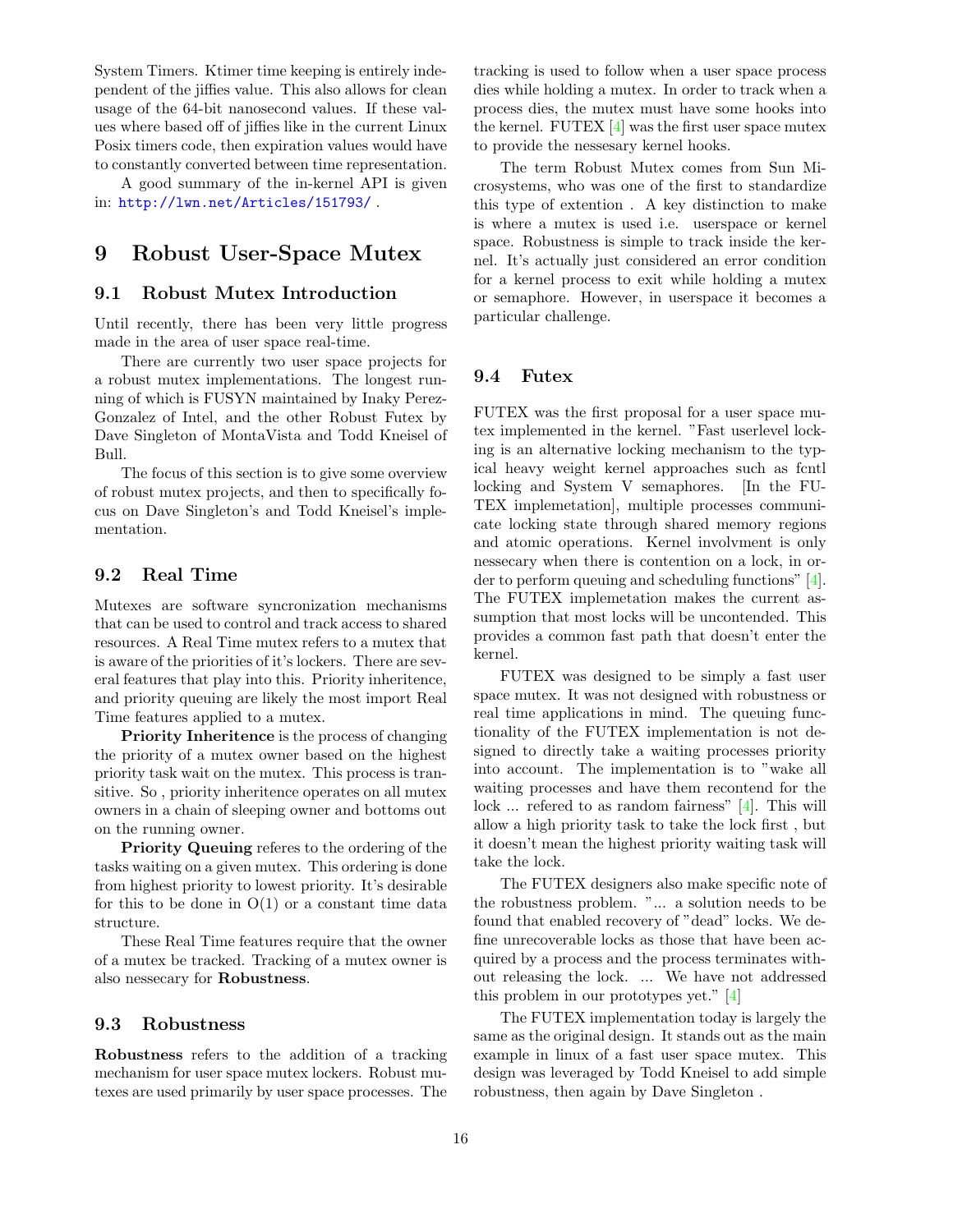### 9.5 Userspace Implementation

The developers of both robust mutex projects have implemented their mutexes with Posix in mind. Both projects provide some changes to Glibc. Glibc modification must be made to provide the Posix API.

The robustness extensions to a user space mutex isn't covered by Posix. This unfortunate detail requires the developers to define their own standard. This has made the user space API some what different depending on who has made the changes. All projects implement at least a subset of the original Sun Microsystems API .

```
int pthread_mutexattr_setrobust_np
        (pthread_mutexattr_t *attr,
         int *robustness);
```
With one of the following attributes sent in the robustness field.

PTHREAD MUTEX ROBUST NP signals that this mutex should be robust. If the owner dies, the next waiter will be woken up and return with the error flag EOWNWERDEAD.

PTHREAD MUTEX NOROBUST NP signals that robustness should not apply to this mutex.

Although atleast these two flags are available in all implementation, there are likely more depending on which implementation is used.

### 9.6 Fusyn

FUSYN maintained by Inaky Perez-Gonzalez of Intel has been around since 2003. Fusyn started out as the rtfutex, "Once the requirements were laid out, we first tried modifying the futex code in kernel/futex.c adding functionality while maintaining the original futex interface" [\[6\]](#page-17-6). This approach would have been similar to what Dave Singleton and Todd Kneisel created except that the rtfutex would have had to embody a complete real time mutex.

The rtfutex approach was eventually abandoned. "This design  $and it's implementation$  was broken: the futexes are designed to be queues, and they cannot be stretched to become mutexes-it is simply not the same. The result was a bloated implementation" [\[6\]](#page-17-6). By not working inside the kernel Fusyn was able to dictate the structure of their real time mutex, and the system calls used to access it.

Fusyn ended up being comprised of four main pieces fuqueues, fulocks, vlocators, and vfulocks [\[6\]](#page-17-6). Of these pieces the fulock was the base level kernel mutex, and vfulocks is the userspace glue.

Fusyn is still an active project , however it has never been accepted into a mainline kernel. The reason for this is because it created a new blocking primitive which the kernel already has in semaphores. The fulock doesn't replace the semaphores, and has no in kernel users.

# 9.7 Dave Singleton and Todd Kneisel's work

In late 2004 the Preempt Real-Time kernel changes started. These changes introduced an RT-Mutex, which included features like Priority Inheritence and Priority Queuing. The RT-Mutex was also created to be architecture independent, in contrast with Linux system semaphores which are architecture dependent. However, the RT-Mutex was not being exported to user space processes which made it strictly an in kernel API . The RT-Mutex is used to replace a very high percentage of system semaphores users, something that fulocks is lacking.

In June 2005 Todd Kneisel released code that modified the current Linux FUTEX implementation to provide robustness [\[7\]](#page-17-7). These changes introduced the pthread API calls used by Sun Microsystem for robustness. In order to accomplish robustness Todd Kneisel first had to implement mutex ownership tracking. As stated earlier, mutex ownership tracking is necessary for all real time feature.

Dave Singleton originally started working on integration of the RT-Mutex into FUSYN to replace the fulock. This turn out the be a very complex. The fulock appeared to be made specifically for use in FUSYN. It did not seem straight forward to replace it. Eventually and idea surfaced to integrate the RT-Mutex into the FU-TEX code incorporating the work from Todd Kneisel as a base.

The marriage between the RT-Mutex and FUTEX turned out the be a much more tractable solution. However, this integration has not been around nearly as long as FUSYN, so it will likely continue to be in flux. It also may end up incorporating work from FUSYN .

# 10 Summary

Real time progress inside the kernel has been moving forward at an incredible pace.

Spin locks have been converted to mutexes, there are thread-context hard irqs, threaded soft irqs, many interrupt off section have been removed, in addition to countless other changes.

The preemption latency of the Linux Kernel has been reduced by one, to several orders of magnitude, allowing it to compete head-to-head with subkernel solutions for Linux, as well as commercial real-time operating systems.

Recently, Ktimers have been introduced into the real-time patch, allowing real-time tasks to interact with very low latency to fine-granular high-performance timer facilities that allow implementation of real-time control loops achieving unprecedented precision.

Finally, the user-space real-time frontier is giving way, with a foray into exposing the RT mutex to userspace via a standard Kernel API. Userspace tasks are able to leverage efficient priority inheritance, deadlock detection, and robust dead-owner lock recovery protocols.

Its more than enough to make your head spin.